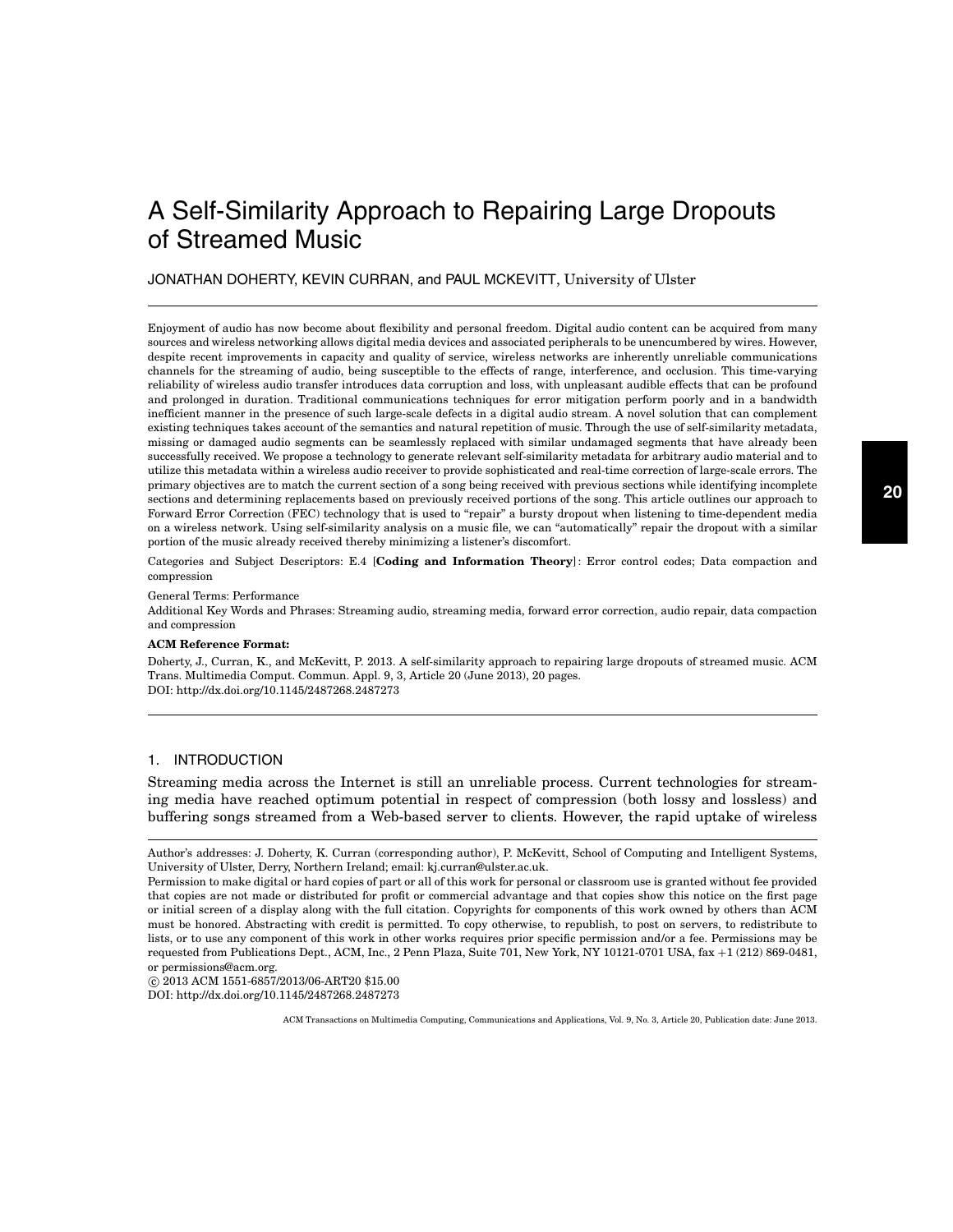### 20:2 • J. Doherty et al.

communications has led to more recent problems being identified. Traffic on a wireless network can be categorized in the same way as on cabled networks. File transfers cannot tolerate packet loss but can take an indefinite length of time. "Real-time" traffic can accept packet loss, within limitations, but must arrive at its destination in a given time frame. Forward Error Correction (FEC) which usually involves redundancy built into the packets, and Automatic Repeat Request (ARQ) Perkins et al. [1998] are two key techniques currently implemented to overcome the problems encountered. However, bandwidth restrictions limit FEC solutions and the "real-time" constraints limit the effectiveness of ARQ.

The focus of this work is to propose a new method of repair for streaming music over bandwidthconstrained networks. One method overlooked to date, which can work alongside existing audio compression schemes, is to take account of the syntax of the music. Songs in general exhibit standard structures that can be used as a forward error correction mechanism. This work implements a system called SoFI (Song Form Intelligence) that determines packet loss and uses previously received portions of the song to predict what possible match already received exists. In turn, this is used in place of the missing packet(s) before the buffer is empty by applying and improving state-of-the-art theories and techniques in pattern matching with a syntactic, semantic, and cognitive approach.

## 2. MUSIC INFORMATION RETRIEVAL (MIR)

Research in the field of MIR has gathered momentum over the past decade. With the increase of audio file sharing across heterogeneous networks and streamed audio across the Internet, a need has arisen for more accurate search/retrieval of files. Research in the analysis of audio has led to the development of systems that can browse audio files in much the same way as search engines can browse Web pages retrieving relevant data based on specific qualities [Chai and Vercoe 2003; Gomez et al. 2003; Leman et al. 2002]. MIR covers a large area of research topics that range from computational methods for classification, clustering, and modeling to research into music perception, cognition, and emotions. Two inherent problems associated with MIR are the complexity of audio and the complexity of the query [Downie 2004]. Music is a combination of pitch, tempo, timbre, and rhythm, making analysis of music more difficult than text. Structuring a query for music is made difficult owing to the varying representations and interpretations including natural transitions in music. Monophonic style queries usually perform better where simple note matching can be used whereas polyphonic audio files and queries simply compound the problem.

The vast majority of songs in western nations contain a structure known as a song form. A song form is basically a framework which makes the song listenable [Jackson 2008]. Most songs in western music are structured into a Verse (V) and a Chorus (C). The purpose of a verse is to tell the story or describe the feeling. The chorus is generally the focal point of the song, the central theme. A Bridge (B) is a kind of fresh perspective, a small part that may consist of only music, or both lyrics and music, usually placed after the second chorus and often varying in major/minor chords. These are the main parts that are used when describing song form. Often we can describe songs in terms such as having a VCVC form, or a VCBVC form. Not all songs, however, follow a verse, chorus, and bridge pattern. In the history of music the oldest song form is often referred to as folk, where there is no chorus, or any other part, for that matter. In describing a folk song form, or any song that has only verses, the song form is VVVV.

Adding to the complexity of music structure and query structure is the method of audio analysis. The format of an audio file limits its type of use since different file formats exist to allow for better reproduction, compression, and analysis. Hence it is also true that different digital audio formats lead to different methods of analysis. Musical Instrument Digital Interface (MIDI) files were created to distribute music playable on synthesizers of both the hardware and software variety among artists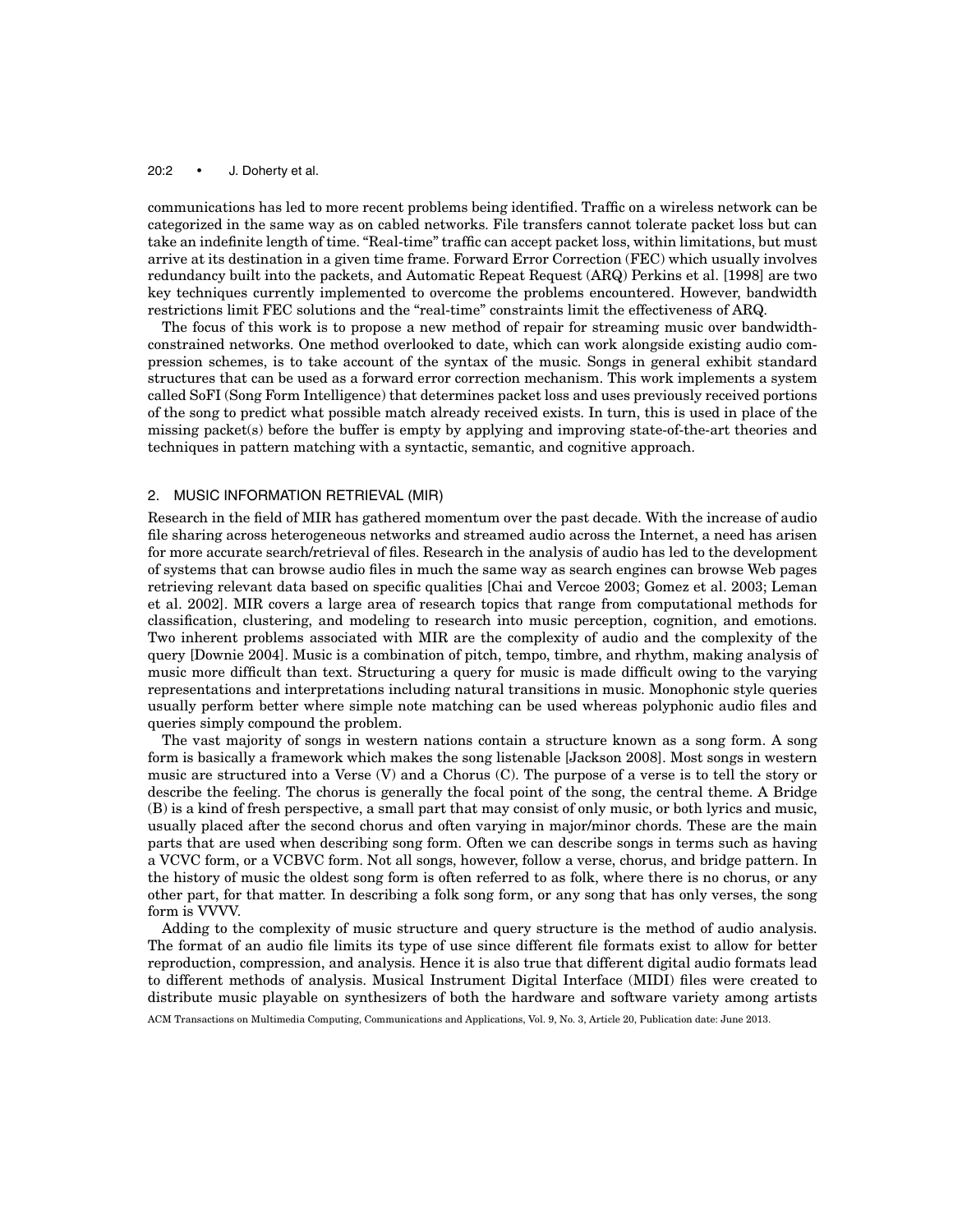A Self-Similarity Approach to Repairing Large Dropouts of Streamed Music • 20:3



Fig. 1. Embedding an audio stream into a 2D similarity matrix [Foote and Cooper 2003].

and equipment, and because of its notational style the MIDI format allows analysis of pitch, duration, and intensity [Doraisamy and Ruger 2004].

However, reproduction of an MIDI file can vary greatly on different machines simply from differences between the equipment of the composer and the listener. This makes it unsuitable for general audio playback. An alternative to MIDI as a format for analysis is Pulse Code Modulation (PCM), a common method for storing and transmitting uncompressed digital audio. Since it is a generic format, it can be read by most audio applications similar to the way a plain text file can be read by word-processing applications. Owing to the file size analysis can be time consuming when compared to MIDI files. PCM is generally stored on computers in WAV format, which was built into operating systems since the release of Windows 95 thereby making it the de facto standard for sound on PCs. This format for storing sound in files in PCs was developed jointly by Microsoft and IBM. Recent work within the area of similarity identification using polyphonic music has shown that similarity within different sections of a piece of music can aid in both pattern matching for searching large datasets and pattern matching within a single audio file [Foote and Cooper 2003; Meredith et al. 2001; Dannenberg and Hu 2003]. Results from analysis of an audio stream are stored in a similarity matrix created by Foote and Cooper [2003] which can be seen in Figure 1. The similarity matrix is generated by measuring the difference between row and column for the same data. Data along the diagonal will have an exact similarity, but any comparisons "off" the diagonal give a measure of how similar the two values are. Analysis is performed using short time Fourier transform to determine the spectral properties of the segmented audio, this is a variation of the discrete Fourier transform which allows for the influence of time as a factor. Bartech and Wakefield [2002] used chroma-based spectrum analysis technique to identify the chorus or refrain of a song by identifying repeated sections of the audio waveform with the results also being stored in a similarity matrix.

#### 3. AUDIO ANALYSIS

One of the most common formats for audio compression is mp3, defined by the Moving Picture Experts Group (MPEG). MPEG-7 is an international standardized description of various types of multimedia information [Martinez et al. 2002]. Whereas MPEG-4 defines the layout and structure of a file and codecs, MPEG-7 is a more abstract model that incorporates a markup language to define description schemes and descriptors: the Description Definition Language (DDL). Using a hierarchy of classification allows different granularity in the descriptions. While a Google/AltaVista search engine does not exist for audio, many researchers are discovering ways to automatically locate, index, and browse audio using recent advances in technologies such as speech recognition and machine learning. MPEG-7 as a descriptive tool can greatly enhance this area by adding additional metadata based on the content of the audio as well as standard keyword descriptors [Crysandt 2004].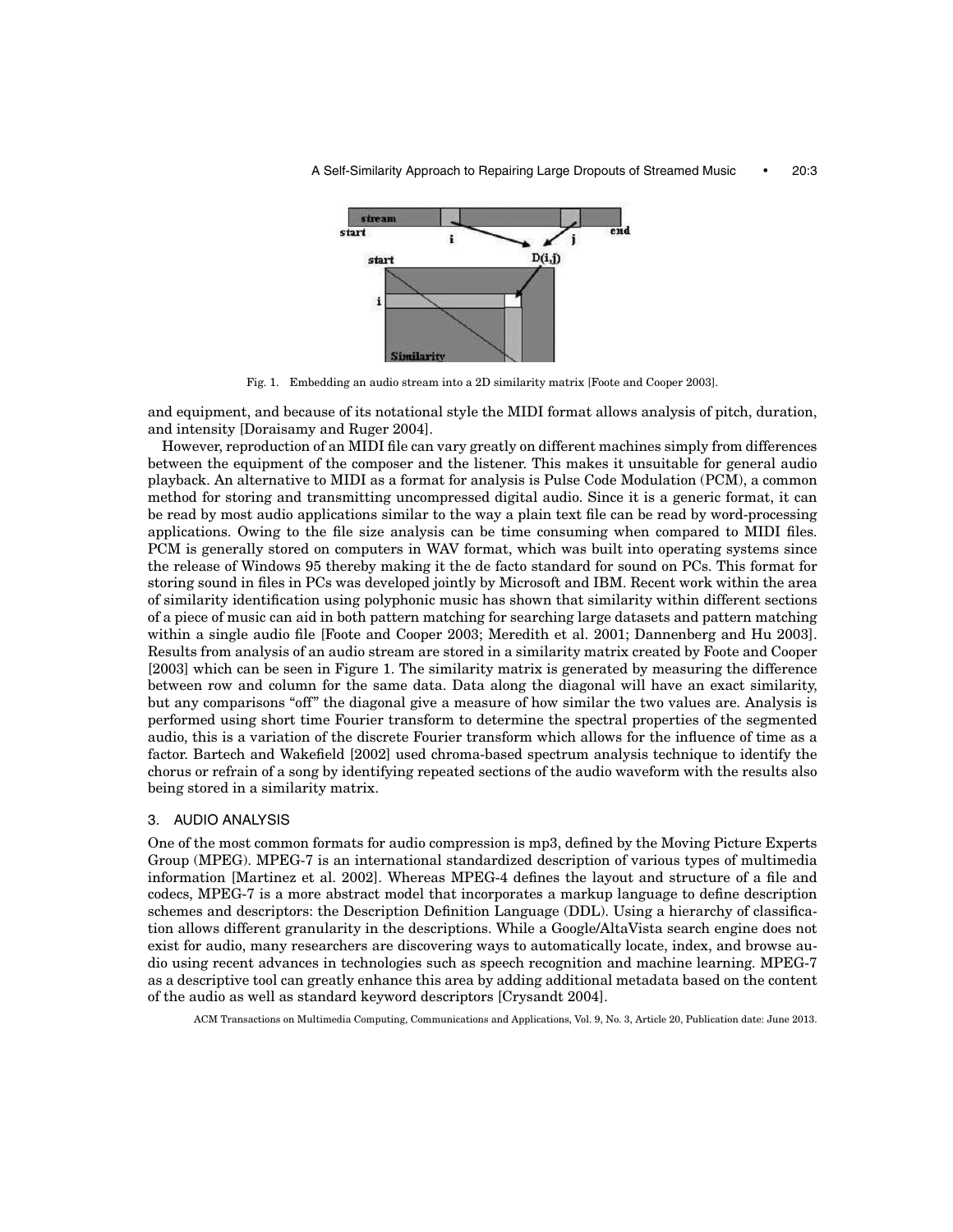20:4 • J. Doherty et al.



Fig. 2. Example MPEG-7 audio power representation.

#### 3.1 MPEG-7 Descriptors

Through the combination of descriptors, description schemes, and a Description Definition Language (DDL), MPEG-7 can facilitate efficient searching and filtering of files. Descriptors define the syntax and semantics of audio. Descriptors assign specified features to the relevant set of extracted values. Description schemes define the structures of relationships between descriptors, and in a hierarchal manner they can define other description schemes. The Description Definition Language (DDL) defines the syntax to represent audiovisual data results in XML format. Extracted audio features can aid application queries based on more than simple metadata stored within audio files. MPEG-7 descriptors primarily describe low-level features such as color, texture, motion, audio energy, and attributes of the audio/video such as location, time, and quality.

The resulting output is a compact representation of the analyzed audio. Through specific filters on MPEG-7 descriptors a user can specify the type of audio content he/she wants to listen to without any requirement to analyze the audio itself. For example, in one method of similarity analysis [Crysandt 2004] used the mean of the audio power and the mean of the audio spectrum flatness as criteria for a similarity comparison between songs. There are 17 Low-Level Descriptors (LLD) that can appear in a variety of combinations that look at either the temporal or spectral domain of an audio signal. The two basic descriptors are the AudioWaveform (AW) and AudioPower (AP) presented as temporarily sampled scalar values. The AudioWaveform descriptor gives a minimum/maximum value of the signal range within a specified temporal resolution. The AudioPower descriptor provides a measure of the square of the waveform values, thereby providing a simplified representation of the signal showing peaks where the signal has a higher amplitude. A comparative study of some of the LLDs by Lukasiak [2003] shows that when facilitating comparison between audio segments, the AW performs better based on the principle that it has two measurements for each frame as opposed to a single value from the AP analysis. An example giving the first 18 s of a guitar playing a rendition of the 12 Bar Blues is shown in Figure 2. When compared, the level of detail in the AW representation is higher regarding the content of the audio file.

3.1.1 *Audio Spectrum Envelope (ASE).* The Audio Spectrum Envelope (ASE) is a log-frequency power spectrum that can facilitate generation of a reduced spectrum of the original audio. This is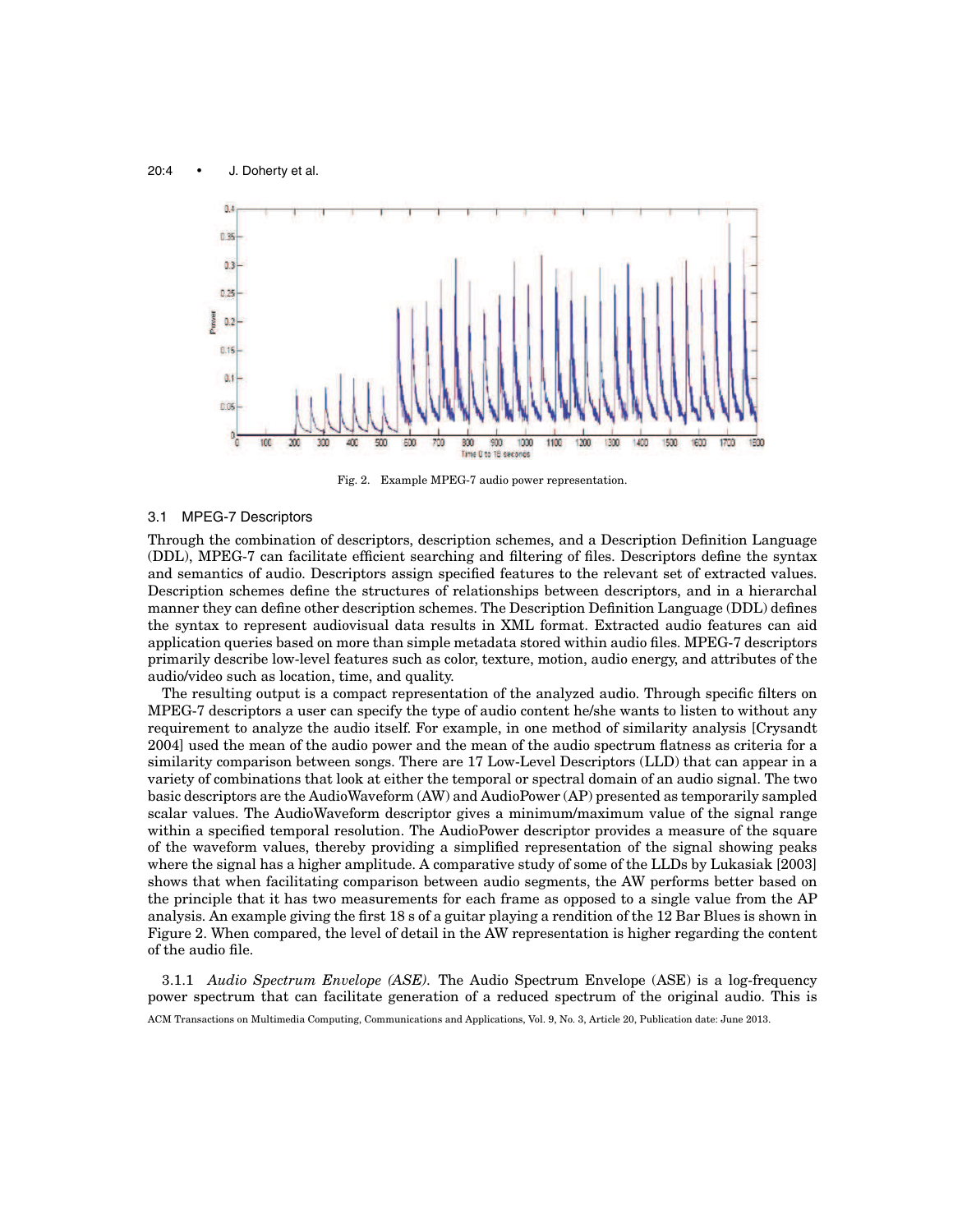performed by summing the energy of the power spectrum within a series of frequency bands. Bands are equally distributed between two frequency edges: loEdge and hiEdge. Default values of 62.5 Hz and 16 KHz correspond to the lower/upper limit of hearing.

3.1.2 *Audio Spectrum Flatness (ASF).* Audio Spectrum Flatness (ASF) describes the flatness properties of the spectrum of an audio signal within a given number of frequency bands. The flatness of a band is defined as the ratio of the geometric mean, that is, the central tendency of a vector, and the arithmetic mean of the spectral power coefficients within the band. The most proficient use of ASF is for musical instrument identification is Essid et al. [2004] who used the ASF as one of the key characteristics for musical instrument recognition. The ASF features, when combined with other feature vectors including the Mel-Frequency Cepstral Coefficients (MFCC), result in high accuracy recognition for instruments belonging to the different families even over short-term decision lengths.

3.1.3 *Audio Spectrum Basis/Projection.* The Audio Spectrum Basis descriptor is a container for basis functions for projecting a spectrum onto a lower-dimensional subspace suitable for probability model classifiers (e.g., neural networks and hidden Markov models). The reduced basis consists of decorrelated features of the spectrum with salient information described more efficiently than with the direct spectrum representation. This reduced representation is suited for probability model classifiers that typically perform best when the input features consist of fewer than 10 dimensions. Audio Spectrum Basis features perform better for sound recognition tasks (e.g., voice, instruments, environmental sounds, animals) than similarity or classification tasks [Casey 2002]. Kim et al. [2004] evaluate the efficiency of audio indexing and retrieval systems based on a combination of the Audio Spectrum Basis (ASB) and Audio Spectrum Projection (ASP) of MPEG-7 audio descriptors.

3.1.4 *Audio Spectrum Centroid (ASC).* The Audio Spectrum Centroid (ASC) is the center of gravity of a log-frequency power spectrum. Unlike the previous MPEG-7 low-level descriptors, the ASC is of a scalar type and provides a high level of dimensional reduction at the cost of high information loss. The ASC provides information on the shape of the power spectrum and indicates whether a power spectrum is dominated by low or high frequencies. The ASC can be regarded as an approximation of the perceptual sharpness of the signal by indicating where the center of mass of the spectrum is. Perceptually, it has a robust connection with the impression of brightness of a sound [Schubert et al. 2004]. Seo et al. [2005] applied the ASC to audio fingerprinting. An audio fingerprint is applied to recognizing audio in the same way a human fingerprint is applied to identify an individual. Fingerprints are perceptual features (short summaries) of a multimedia object, and can be useful in applying search/retrieval queries and copyright detection.

## 4. SOFI: AUTOMATIC REPAIR OF STREAMED MUSIC OVER BURSTY NETWORKS

This section discusses Song Form Intelligence (SoFI), an intelligent music repair system that repairs dropouts in broadcast audio streams on bursty networks. Unlike other Forward Error Correction (FEC) approaches that attempt to repair errors at packet level, SoFI applies self-similarity in masking large bursty errors in an audio stream received by the listener. SoFI utilizes the MPEG-7 content markup as a base representation of audio and clusters these into similar groups comparing large groupings for similarity. It is this similarity identification process that is used on the client side to replace dropouts in the audio stream being received. The architecture of SoFI is shown in Figure 3 illustrating a client/server approach to audio repair. Figure 3 illustrates the pattern identification components on the server and the music stream repair components on the client. On the server side of Figure 3 is a representation of the feature extraction process prior to the audio being streamed. The feature extractor analyzes the audio from the audio database prior to streaming and creates a results file which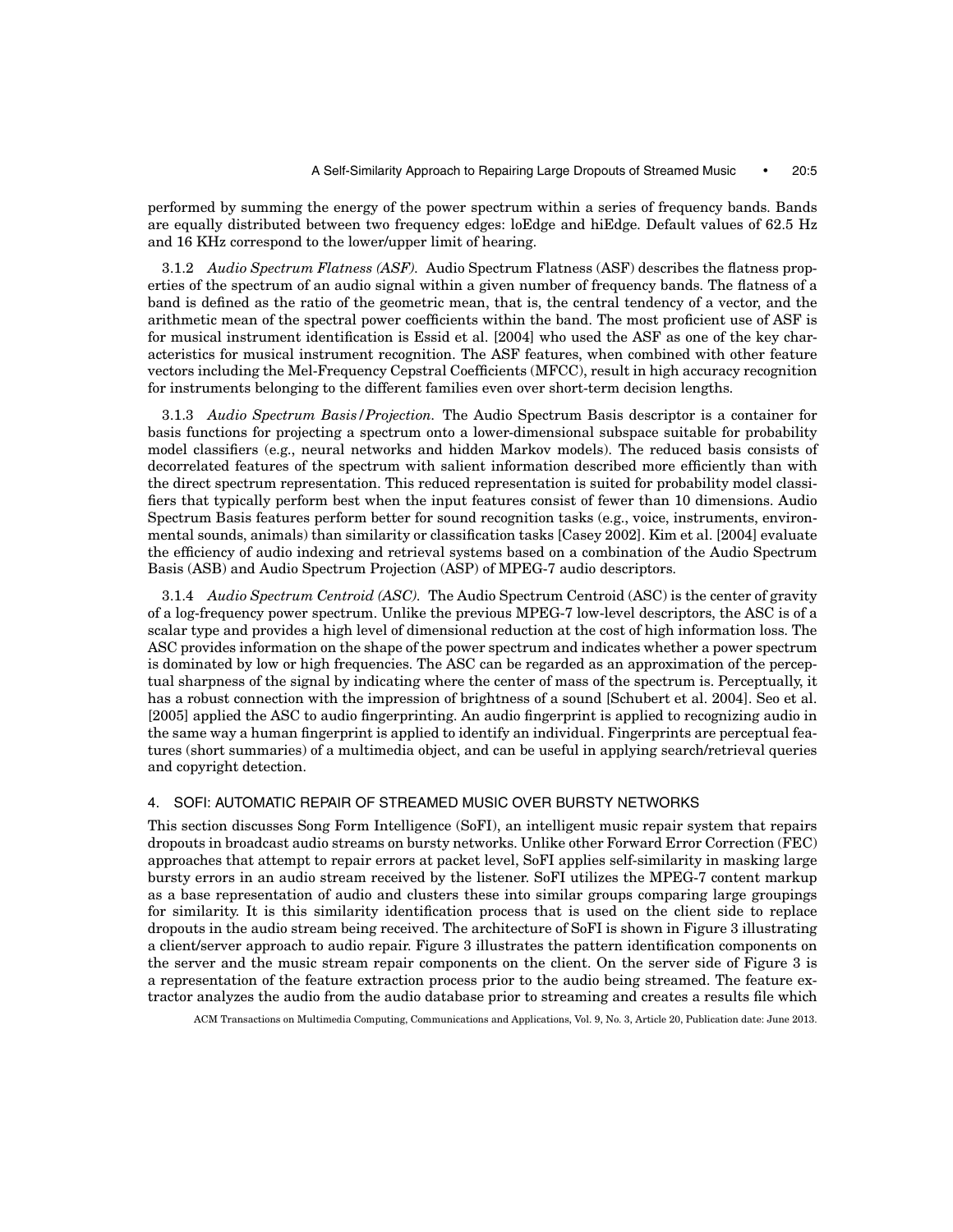20:6 • J. Doherty et al.



Fig. 3. Architecture of SoFI.

is then stored locally on the server ready for the song to be streamed. The streaming media server then streams the relevant similarity file alongside the audio to the client across the network. On the client side the client receives the broadcast and monitors the network bandwidth for delays of the time-dependent packets.

When the level of the internal buffer of the audio stream becomes critically low the similarity file is accessed to determine the best previously received portion of the song to use as a replacement until the network can recover. The best matching portion of the song is retrieved from a temporary buffer stored on the client machine specifically for this purpose. In a typical MIR system similarity assessment is performed in three stages. First, there is *data reduction*, then *feature extraction,* and finally, *similarity comparisons*. One of the key aspects of feature extraction is to maintain as high a level of reduction as possible without the loss of pertinent data. SoFI makes use of MPEG-7 features in the audio spectrum envelope representation. Songs stored in the database are analyzed and the content description generated from the audio is stored in XML format reducing the file size by up to 90%. This represents a vast reduction in the volume of information to be classified but still retains sufficient information for similarity analysis purposes.

## 4.1 Audio Spectrum Envelope Feature Extraction

The settings used for extraction stipulate a low and high edge threshold set to 62.5 Hz and 16 KHz, respectively. These settings are the upper and lower bounds of the human auditory system [Pan et al. 1995]. Sounds above and below these levels are of little value and present no additional information that can be utilized when extracting the frequencies. Experiments with values above and below these levels produced results with no gain and more detrimental output as the resultant data was clouded with noise that did not belong to the audio being analyzed. It should be noted that the Joanneum Research facility [MPEG-7 2008] recommend, these settings to be used as default values. Within the low and high frequencies a resolution of 1 is set. This gives a full octave resolution of overlapping frequency bands which are logarithmically spaced from the low-to high-frequency threshold settings. Full octave resolution is the even spread of the frequencies between the low-edge and high-edge limits. The output of the logarithmic frequency range is the weighted sum of the power spectrum in each logarithmic subband. The spectrum, according to a logarithmic frequency scale, consists of one coefficient representing power between 0 Hz and low-edge, a series of coefficients representing power in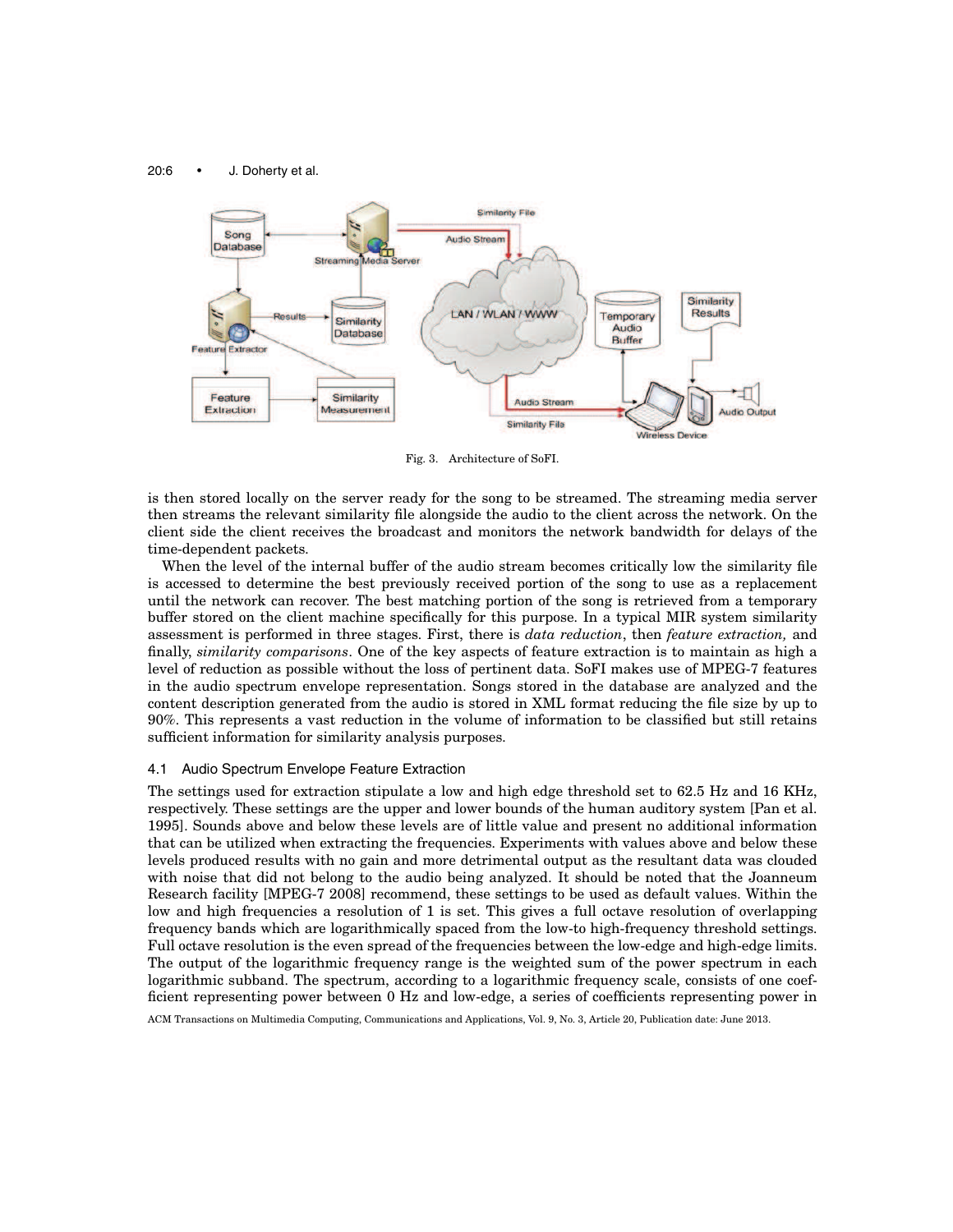logarithmically spaced bands between low edge and high edge, and a coefficient representing power above high-edge resulting in 10 samples for each hop of the audio.

As recommended by MPEG-7 [Casey 2001], ASE is used for general, purpose search queries. The Audio Spectrum Projection (ASP) and Audio Spectrum Basis (ASB) are used for more specific search criteria, that is, a specific sound. The ASE features have been derived using a hopsize of 10 ms. and a frame size of 30 ms. This enables overlapping of the audio signal samples to give a more even representation of the audio as it changes from frame to frame. As a rule, using more overlap will provide more analysis points and therefore smoother results over the length of the audio but at the expense of computational costs since more overlap requires more calculations. SoFI generates the ASE descriptions offline for each audio file stored. Audio files are in wav format, thereby ensuring that the audio is of the best possible quality. Lossy compression codecs such as mp3 or ogg can introduce unnecessary noise into the compressed audio that did not exist in the original, even at a high bitrate level. Investigations into the file format to use also showed no improvement in the time to perform the ASE extraction on .mp3/.ogg files compared to wav thereby providing no reasonable gain/justification for their use. ASE was chosen as it maintains almost all of the valuable data in the original polyphonic audio while reducing the dataset to a manageable size. Principal Component Analysis (PCA) Latent Class Analysis (LCA), and Mel-Frequency Cestrums (MFCC) work well when using a training set to recognize a specific voice/sound and audio is "filtered" to specific frequencies. The ASE, however, represents the contents of the audio in a format that lends more easily to similarity identification through clustering. Other MPEG-7 low-level basic spectral descriptors include Audio Spectrum Centoid (ASC), Audio Spectrum Spread (ASS), and Audio Spectrum Flatness.

## 4.2 Clustering the Audio Spectrum Envelope (ASE)

SoFI uses k-means clustering as a method of identifying similarities within different sections of audio. Using a set number of clusters derived from iterative experimentation of the ASE data provides sufficient grouping. The ASE data files contain a varying number of vectors depending on the length of the audio, but as each vector contains a finite value in that each sample contains a variable quantity that can be resolved into components, an optimal value of  $k = 50$  clusters is used. This enables a reasonable computational process with the minimum processing power possible while maintaining maximum variety. Experiments with values above this value produced little or no gain, and with processing time increasing exponentially with each increase in cluster number, were considered too computationally expensive. The k-means output results in an array of numbers of 1..x, where x is the number of samples in the ASE representation ranging from 1 to 50. A file lasting 30 s will result in 3,000 clustered samples, and a file of duration 2 minutes, 45 s will produce 16,500 clustered samples. At this stage of the similarity computation process the cognitive representation of music can be constructed from the output. Where the human mind automatically detects rhythm and repeating patterns, the clustered output notation can be considered similar in that each sample has been compared to all other ASE samples and grouped accordingly. Whereas Jackendoff [1987] presents a hierarchical tree as a representation/notation, a k-means representation conveys a similar representative meaning but on a more detailed linear scale. It is also worth noting that k-means clustering of the ASE is used to obtain a single value for each feature frame as the clustering approach takes into account what precedes and follows the specific sample of audio rather than simply presenting a single value based on its contents.

### 4.3 Similarity Measurement

Having an audio file classified and clustered into groups is the preliminary step in determining similarity between large sections of the file. Where the ASE is a minimalist data representation/description and the k-means grouping is a cluster representation of similar samples at a granular level, SoFI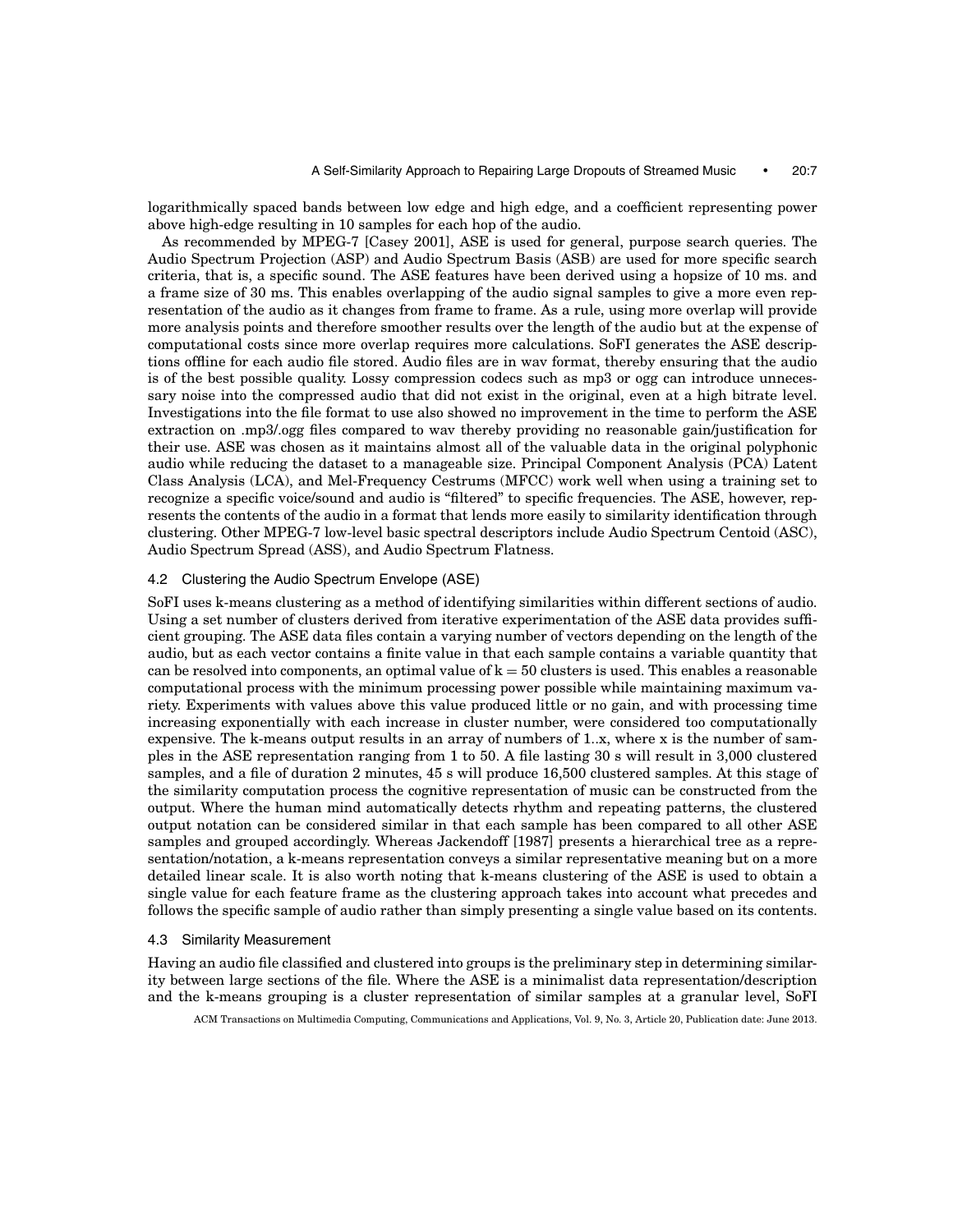## 20:8 • J. Doherty et al.

makes use of a traditional string matching approach to identify large sections of audio. By contrast k-means clustering identifies and groups 10-ms vectors of audio but this needs to be expanded to a larger window in order to facilitate network dropouts. For example, bursty errors on networks can last for as long as 15 to 20 s [Yin et al. 2006; Nafaa et al. 2008] which would mean that if SoFI attempted to apply one identified cluster at a time to repair the gap then it would need to perform the following steps up to 2,000 times.

—Determine the time-point of failure.

—Analyze the current cluster.

—Replace the current section with a suitable previous section.

This is not a feasible option in respect of computational costs. Also, jitter would become a major contributing factor in the resultant audio output to the listener. Applying string matching allows large sections of the k-means cluster output to be compared for overall similarity and the best-effort match can be stored for reference. This file is then used on the client side for reference at a later time on the client machine when dropouts occur. To reduce unnecessary computation, SoFI only compares the clusters in previous sections for similarities. This is based on the principle that when attempting a repair SoFI can only use portions of the audio already received. Any sections beyond this have not yet been received by the client and hence cannot be used. This reduces analysis comparisons considerably in early sections of the audio but as the time-point progresses the number of comparisons increases exponentially. If we find that a section of audio with low streaming quality is not similar to any previous sections of audio, we still use it, that is, if only one section preceding the current section is identified (but with a low similarity rating) then it must be used if a dropout occurs.

The unsupervised k-means clustering method has been shown effective in producing reliable clustering results for many practical applications and is commonly applied to music [Kamata and Furukawa 2007; Peeters et al. 2002; Berenzweig et al. 2004]. The basic steps of k-means clustering are straightforward. First, determine number of clusters k and assume the centroid or center of these clusters. Any random objects can be taken as the initial centroids or the first k objects in sequence can be defined as the initial centroids. The steps are as follows.

- (1) Begin with a decision on the value of  $k =$  number of clusters.
- (2) Put any initial partition that classifies the data into k clusters. These can be assigned randomly, or systematically as the first k data of clusters and assign each of the remaining (N-k) data to the cluster with the nearest centroid.
- (3) Take each sample in sequence and compute its distance from the centroid of each of the clusters. If a sample is not currently in the cluster with the closest centroid, switch this sample to that cluster and update the centroid of the cluster gaining the new data and the cluster losing the data.
- (4) Repeat step 3 until convergence is achieved, that is, until a pass through the data causes no new assignments.

Since the location of the centroid is initialized to a default value at the start it needs to be adjusted based on the current updated data. All the data is then assigned to the new centroid. This process is repeated until no data is moved to another cluster. This loop can be proved convergent, the convergence will always occur if for each switch in step 2 the sum of distances from each object to that object's group centroid is decreased and there are only finitely many partitions of the objects into k clusters.

One of the advantages of using k-means as a similarity metric is its computational speed in comparison to other approaches. Tao et al. [2004] present a query-by-singing-based musical retrieval system that utilizes k-means clustering. To improve system efficiency, Tao et al. [2004] reorganized their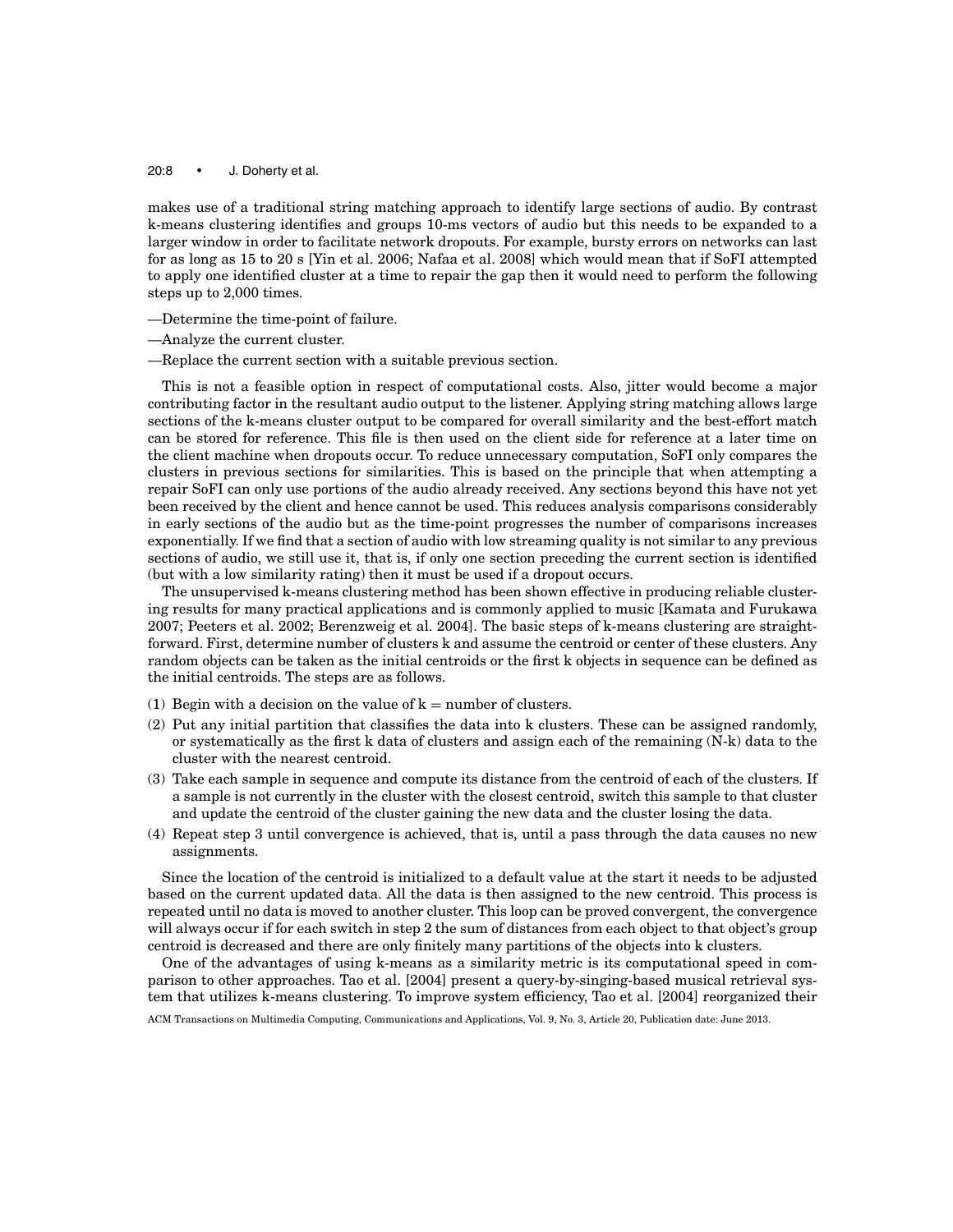database with a two-stage clustering scheme in both time space and feature space with a k-means algorithm and reported results of over 30% increase in accuracy with a speedup of more than 16 in average query time. Similar to most other algorithms, k-means clustering has a number of weaknesses.

- —If the volume of data is small, initial grouping will determine the cluster significantly.
- —The number of clusters, k, must be determined beforehand.
- —There is never a real cluster, i.e., using the same data, if the data is input in a different order it may produce a different cluster, depending on the volume of data.
- —k-means is sensitive to initial conditions. A different initial condition may produce different results.
- —It is impossible to know which attribute contributes more to the grouping process since it is assumed that each attribute has the same weight.
- —Data with extreme distance measures from the centroid may pull the centroid away from the actual one.

One way to overcome these weaknesses is to use the median instead of mean, also known as k-median clustering. However, this leads to new complications, and can often lead to degradation in performance as shown by Steinbach et al. [2000]. The choice is entirely dependent on the nature and volume of data being used.

#### 4.4 Streaming Server: Icecast2 and Ices2

SoFI uses the Ogg Vorbis [Vorbis 2012] audio file format as an audio compression tool for preparing files for broadcast. As with other compression tools there is no error correction within the stream and packet loss will result in a loss of signal. With a proprietary media player when fragmented packets are dropped a resend request is called using the real-time control protocol. However, SoFI differentiates between fragmented packets and network traffic congestion. As with any media player, SoFI makes use of the resend request for corrupt individual packets, where one or two packets have time to be resent which will not affect the overall audio output. However, when large dropouts of 5, 10, or 15 s occur this will be unrecoverable and the audio output is affected. It is at this point that SoFI uses the previously received portions of a song in an attempt at masking this error from the listener. Ices2 [Ice-2 2012] sends audio data to an Icecast2 server for broadcast to clients. Where Icecast2 [Icecast 2012] handles network connections from clients, Ices2 handles the data to be streamed. Ices2 can either read audio data from disk (Ogg Vorbis files), or sample live audio from a sound card and encode it on-the-fly. Ices2 sends the encoded audio to Icecast2 for streaming. Ices2 and Icecast2 are essential to SoFI in that audio streams can be controlled directly for development and testing purposes, including the ability to start, kill, and restart, when required, during development and testing.

#### 4.5 Client-Side Audio Repair: gStreamer

When repairing dropouts in a live audio stream, priority lies in the system's ability to maintain continuity of output audio. It must balance this alongside with seamless switches between real-time streams being received and buffered portions of the audio, while monitoring network bandwidth levels and responding accordingly. On the client side, a media application needs to be aware of traffic flow to the network buffer because in the event that a dropout occurs a timely swap can be achieved before the internal network buffer fails. It also stores locally all previously received portions of audio: a local buffer is required to fill the missing section of audio until the network recovers. It also plays locally stored audio as well as being able to play network audio. The media player needs to be capable of playing audio stored locally on the client machine.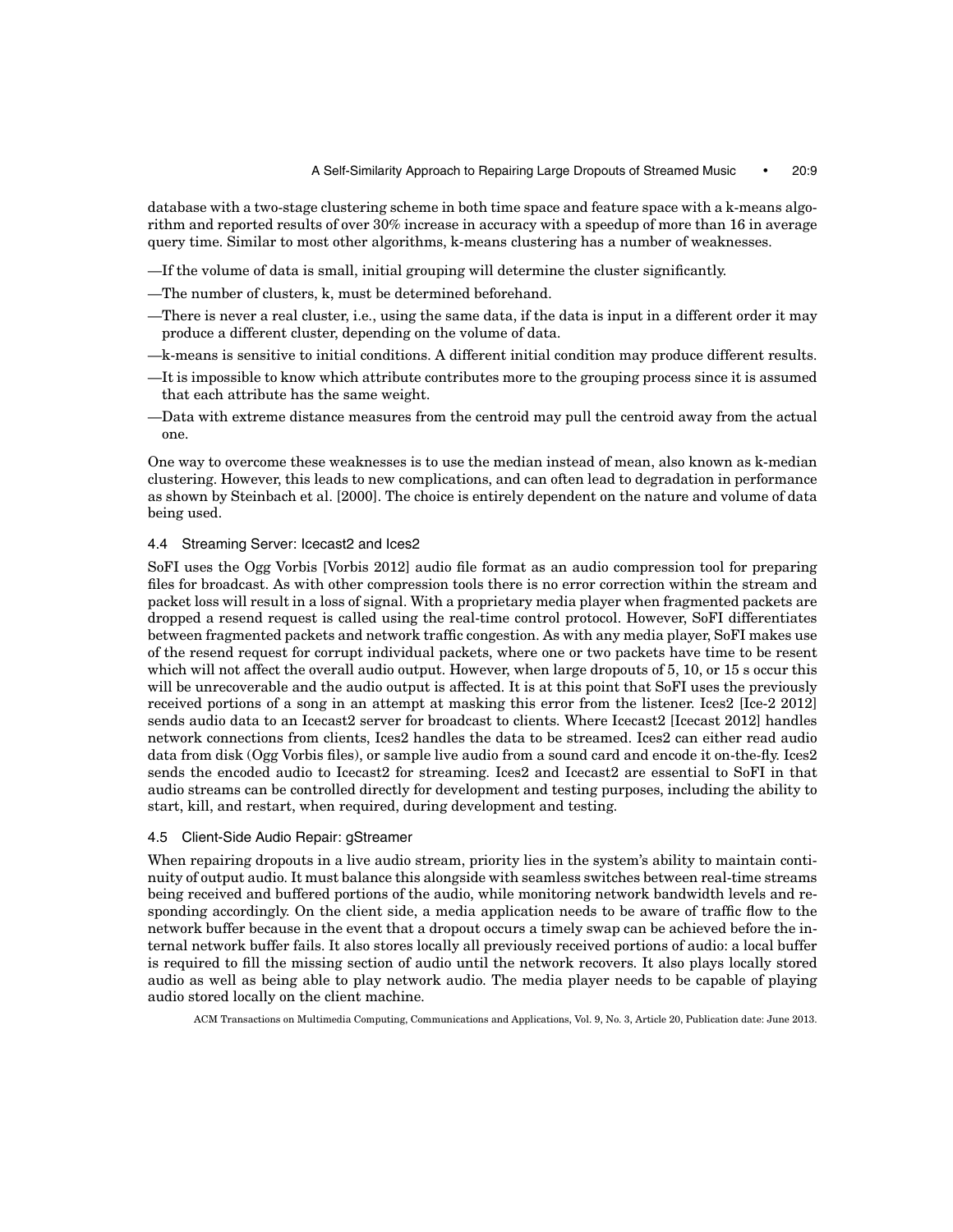## 20:10 • J. Doherty et al.



Fig. 4. Graphical representation of SoFI client media handler with multiple pipelines.

Using gStreamer as a media framework, three pipelines have been created to perform these three key requirements simultaneously. Pipelines are a top-level bin which is essentially a container object that can be set to a paused or playing state. The state of any elements contained within the pipeline will assume the stopped/ready/paused/playing pipeline state when the state is set. Once a pipeline is set to playing, it will run in a separate thread until it is manually stopped or the end of the data stream is reached. Figure 4 shows the bin containing the pipelines necessary for the media application to fulfil the three requirements specified earlier. SoFI's media application is programmed in C, has no GUI, and is entirely self-contained. Once it is invoked it requires no interaction from a listener. This is based on the fact that the listener has no control of an audio stream being broadcast, the order in which songs are played, or pausing/rewinding a live stream. Usually an Internet audio stream is shown as simply the length of time that it is connected to the station, not the length of individual songs. SoFI differs in that it resets the GstClock() for each new song. This provides a simple current time-point that enables the media player to determine exactly where in the current song it is and thereby provides a timestamp as a point of reference when network failure occurs.

#### 4.6 Network Monitoring

Built into gStreamer is a message bus that constantly handles internal messages between pipelines and handlers. This message system enables alerts to be raised when unexpected events occur such as end-of-stream and low internal buffer levels. A watch method is created to monitor the internal buffer from the audio stream and when a preset critical level is reached an underrun message is sent to alert the application of imminent network failure. It should be noted that a network failure is not that a network is completely disconnected from the client machine, but is a network connection that is of such poor signal quality (i.e., late packet arrivals leading to jitter) with a low throughput that traffic flow is reduced to an unacceptable level.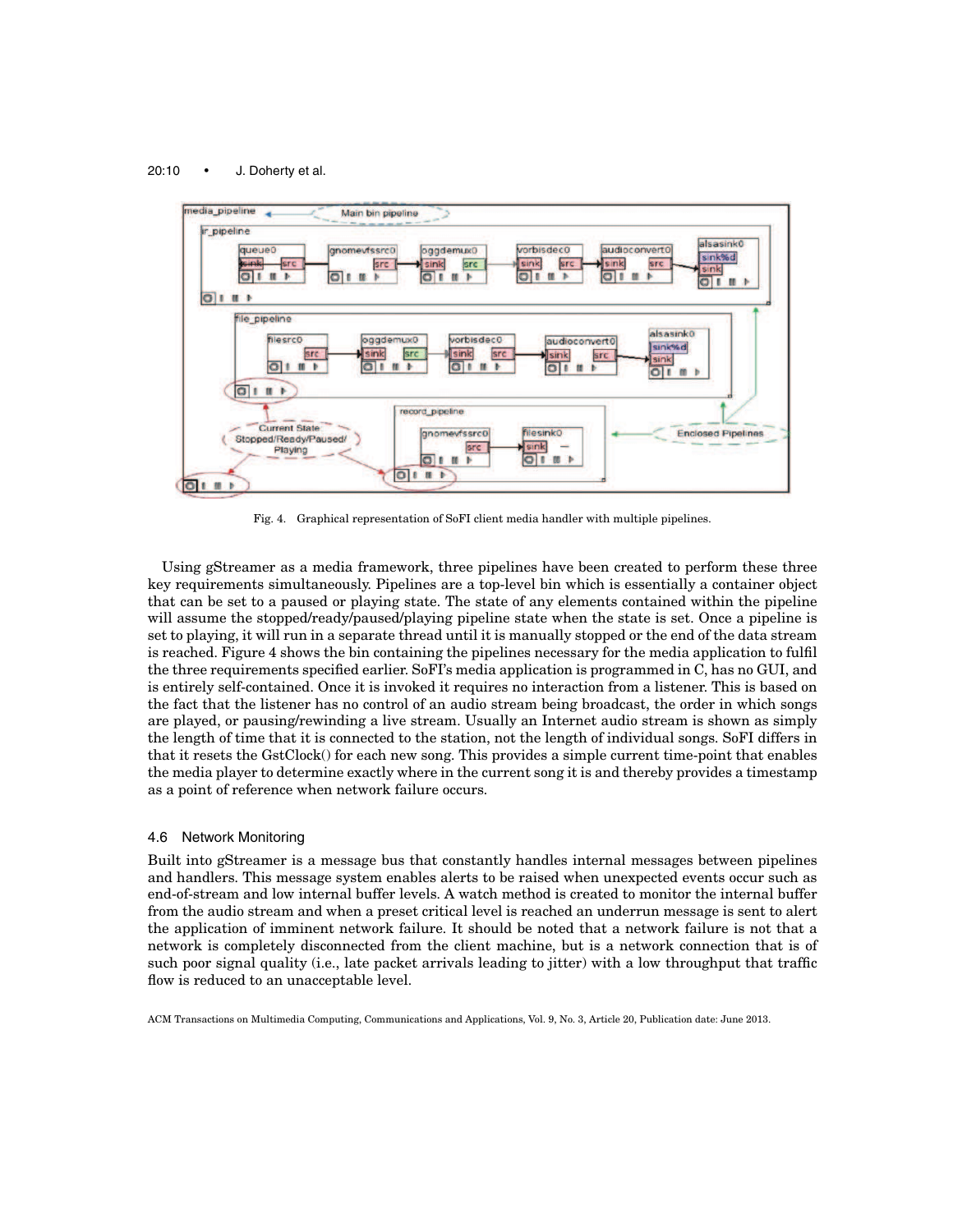A Self-Similarity Approach to Repairing Large Dropouts of Streamed Music • 20:11



Fig. 5. Flow of control between pipelines.

### 4.7 Masking Network Dropouts

When the ir pipeline is playing, the file pipeline is in a ready state. When a critical buffer level warning is received the media application swaps the audio input from the network to the locally stored file that contains audio from its start point to the point where the network dropout occurred. The threshold is selected based on the characteristics of the network the user is on in addition to the average number of packets received and the rate needed to maintain a "clean" audio signal. When the packet level drops below a critical level the swap will occur. Further development would include monitoring over time and when the rate is consistently slow for a noticeable period of time and the buffer level is not critical but is likely to be soon, then a swap could be performed to allow the buffer to return to a safe level. Figure 5 shows the process of controlling which pipeline is active at any one time. A network failure message calls a procedure that notes the current time-point of the stream and uses this to parse the similarity file already received on the client machine when the current song started. This file contains the output results of the similarity identification previously performed on the server. From this file the previously identified best match section of the audio determines the starting point of the local file on the client machine.

The file pipeline is now given focus over the ir pipeline with their states being changed to playing and paused, respectively. After a predetermined length of time the buffer level of the ir pipeline is checked to determine if network traffic has returned to normal, and if so, then audio output is swapped back to the ir pipeline. Otherwise file playback continues for the same fixed length of time and is repeated as necessary. In the event that playback of the locally stored file reaches the end of the timepoint from when the network failed it is assumed that network traffic levels will not recover and the application ends audio output and closes the pipelines waiting for reinitialization from the user.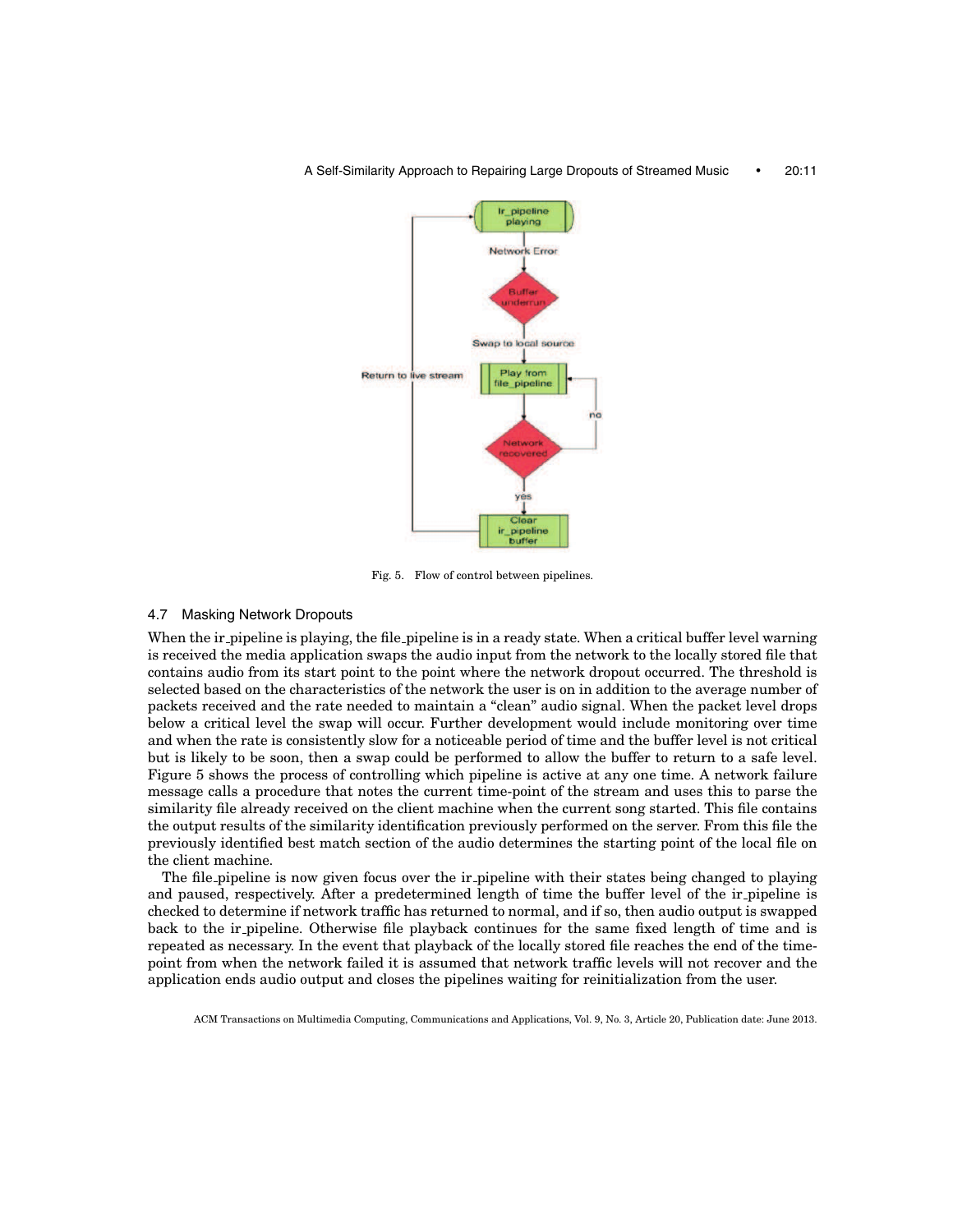## 20:12 • J. Doherty et al.

#### 4.8 SoFI's Internal Synchronization Clock

The GstClock() in gStreamer is used to maintain synchronization within pipelines during playback. A global clock monitors and synchronizes the pads in each pipeline. The clock time is measured in nanoseconds and always increases. This ensures media playbacks at a specific rate. This rate is not necessarily the same as the system clock rate. For instance, a sound card may playback at 44.1 kHz, but that does not mean that after exactly 1 s according to the system clock, the sound card has played back 44,100 samples. This is only true by approximation. Therefore, pipelines with an audio output use the audiosink as a clock provider. This ensures that 1 s of audio will be played back at the same rate as the sound card plays back 1 s of audio. Whenever a component of the pipeline requires the current clock time, it will be requested from the clock. The pipeline that contains all others contains the global clock that all elements in the pipeline use as a base time. This is the clock time at the point where media playback is starting from zero. SoFI can therefore calculate the stream time and synchronize the internal pipelines accordingly. This provides an accurate measure of the playback time in the currently active pipeline. SoFI's media application, through using its own internal clock, can synchronize swapping between the audio stream and the file stored locally. When a network error occurs the current time-point of the internal clock is used as a reference point when accessing the best match data file.

#### 5. EVALUATION

The purpose of MPEG-7 feature extraction is to obtain a low-complexity description of the content of the audio source. A balanced trade-off between reducing the dimensionality of data and retaining maximum information content must be performed. Too many dimensions cause problems with classification, while dimensionality reduction invariably introduces information loss. Our goal is thus to maximize the amount of information per dimension while maintaining a minimally sized dataset. Clustering procedures are essential tools for unsupervised machine learning. Of the array of clustering methods the k-means clustering is one of the more common choices for solving clustering problems. The choice of starting point of the clusters has a direct impact on the outcome. There is no optimum initial cluster positioning but some work has given consideration to this problem with varying outcomes [Chinrungrueng and Sequin 1995; Bradley and Fayyad 1998] and a common rule of thumb, where the initial cluster centroids are initialized evenly across the data, is the most often proposed solution. Our stance here is not to find some unique, definitive grouping of the ASE output, but rather to obtain a qualitative and quantitative understanding of large amounts of N-dimensional MPEG-7 data by finding similarity within it by clustering the audio data.

Although the k cluster number is initially arbitrarily defined, consistency between clusters improves as the number of groupings increases. In Figure 6 box B shows the k cluster of 50 predominantly classified as the same cluster, whereas the 30 and 40 clusters produced more varied classifications. Tests involving k clusters over 50 produced similar results but created large increases in processing time. As noted previously the number of clusters is set to 50. Values above this offer no gain for the level of detail attained. Figure 6 shows a 5-s sample of audio with clusters of 30, 40, and 50 plotted. The different groupings for each 10-ms sample can be seen in both box A and box B. Depending on the number of k clusters specified each sample will be classified differently. The majority of samples using 30 clusters are shown in green (<sup>∗</sup> ), the red samples (+) are for a value of 40 clusters, and the 50-cluster grouping is shown in blue (x). In box A a distinct difference between the values can be seen, where the 30-cluster group has been identified as predominantly between 0 and 5. The 30-cluster grouping in box A also has a high number associated with groups at the high end of clusters between 25 and 30, which shows a high level of inconsistency between samples.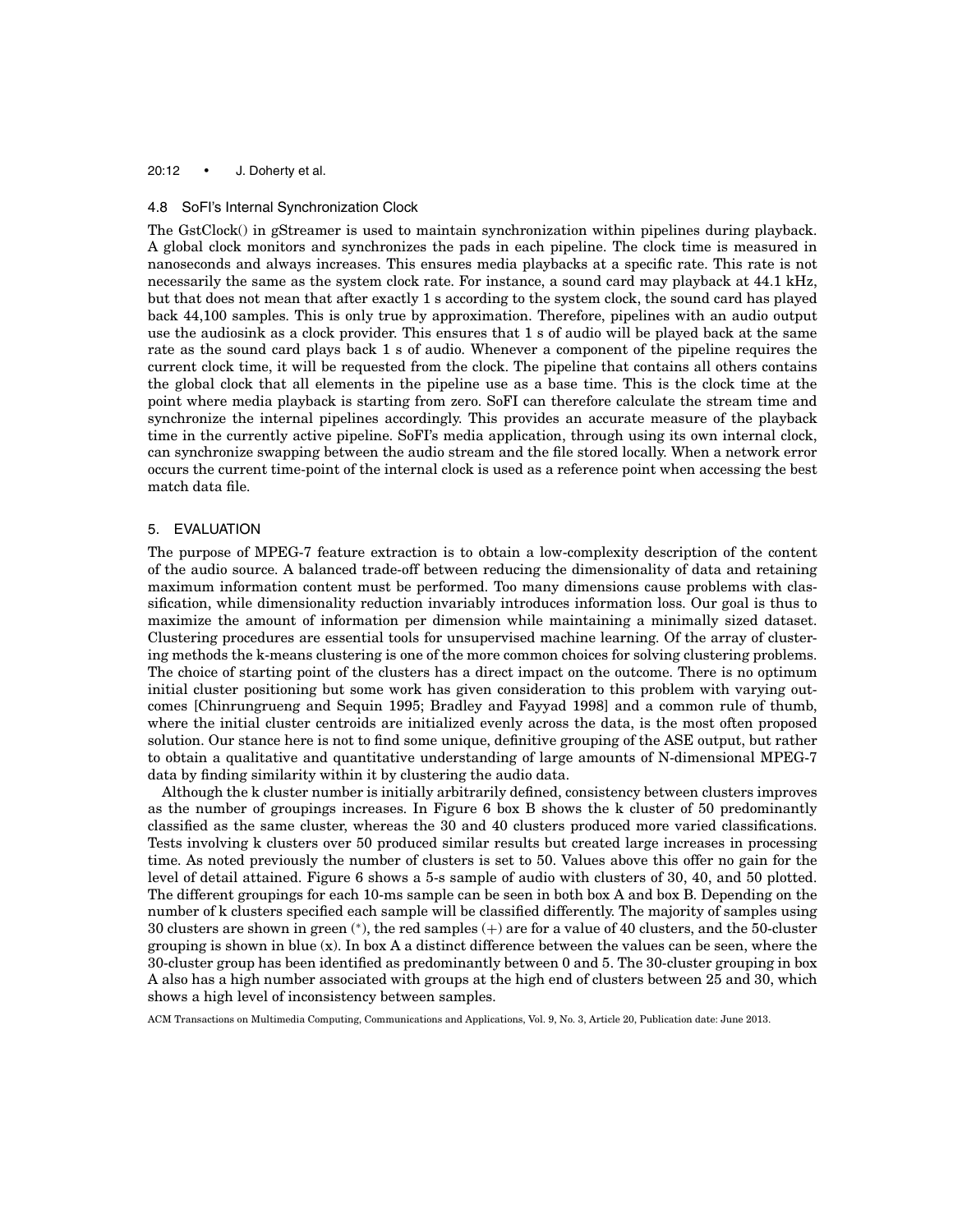

Fig. 6. A comparison of cluster selection.

| Table I. k Cluster Computations Relative to Size of k |  |
|-------------------------------------------------------|--|
|-------------------------------------------------------|--|

|            | <i><u><b>Iterations</b></u></i> |        |        |        |
|------------|---------------------------------|--------|--------|--------|
| k Clusters | Song A                          | Song B | Song C | Song D |
| 30         | 8040                            | 3270   | 4410   | 6240   |
| 40         | 6520                            | 13280  | 6650   | 10160  |
| 50         | 8750                            | 12000  | 11000  | 13550  |
| 60         | 10260                           | 17040  | 15060  | 16800  |
| 80         | 13520                           | 19680  | 31360  | 18080  |
| 100        | 19700                           | 30700  | 39300  | 45700  |
|            |                                 |        |        |        |

Table I shows the number of calculations required based on the chosen value of k clusters. The number of computations does not increase in a linear or exponential manner, but is based on the complexity of the music and its composition together with the duration of the audio. In this case iterations and computations have the same meaning. The actual number of computations will be dependent on the number of iterations performed when determining the k clusters. Song A requires more calculation due to its composition. Song A is the 12 Bar Blues sample audio used as a testbed throughout this work. Since it contains a high level of variation between time frames, centroids and distances need to be reevaluated more frequently. Songs B, C and D are a random collection from the music collection used within this work. Their basic descriptions are presented in Table II where all songs used for evaluation are listed alphabetically and categorized by genre. The definition of Degree of WTF is merely an indicator of the repetitive nature of the song in relation to the Western Tonal Format (WTF) of popular chart music, that is, how often sections are repeated within the song with no metric of measurement. Most of the songs were released as singles within the United Kingdom, the majority of which reached UK top 40 album chart. Some songs are from albums that reached the UK top 40 album chart and contained at least one "hit single" release.

When a choice of k clusters is set to above 40 a steady increase of computations can be seen in song A (Table I). This is contradicted when using clusters below the level of 40 where songs A,B,C,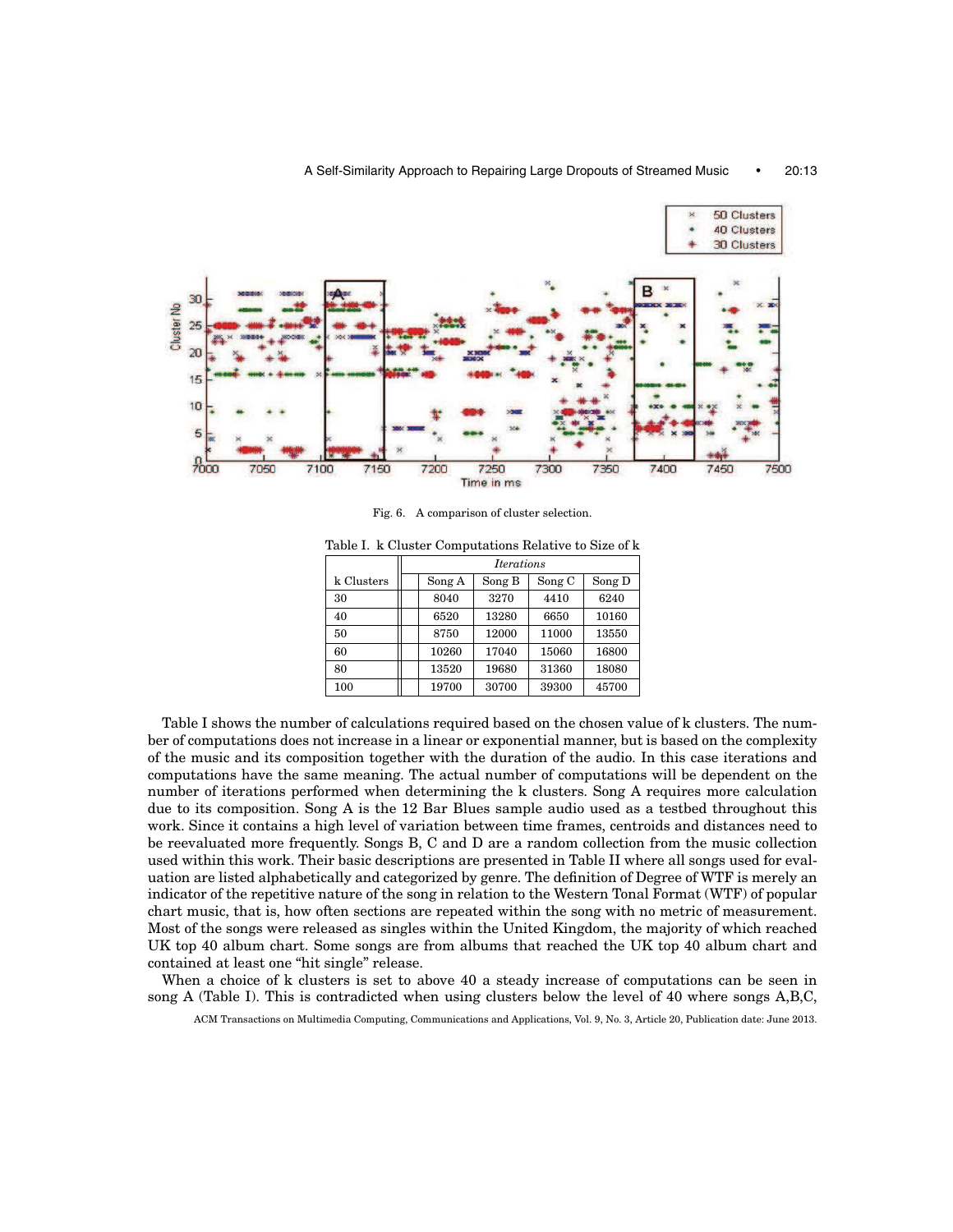## 20:14 • J. Doherty et al.

| Song                  | Artist                | Genre          | Duration $(m)$ | Degree of WTF |
|-----------------------|-----------------------|----------------|----------------|---------------|
| 12 Bar Blues          | N/A                   | Blues/Jazz     | 0:37           | Medium        |
| All the right friends | R.E.M                 | Pop/Rock       | 2:48           | High          |
| Anywhere Is           | Enya                  | New Age        | 3:46           | Low           |
| At My Most Beautiful  | R.E.M                 | Pop/Rock       | 3:46           | Medium        |
| Baby one more time    | <b>Britney Spears</b> | Pop/Electro    | 3:31           | High          |
| Book of Days          | Enya                  | New Age        | 2:56           | Low           |
| Caribbean Blue        | Enya                  | New Age        | 3:58           | Low           |
| Crazy in Love         | Beyonce               | Pop/R&B        | 3:56           | High          |
| Daysleeper            | R.E.M                 | Pop/Rock       | 3:40           | High          |
| Don't stop the music  | Rihanna               | Hip Hop        | 5:39           | Medium        |
| Hole in the Head      | Sugababes             | Pop            | 3:38           | High          |
| Imitation of Life     | R.E.M.                | Rock           | 3:58           | Medium        |
| Nine Million Bicycles | Katie Melua           | Pop/Jazz/Blues | 3:15           | High          |
| Orange Crush          | R.E.M.                | Pop/Rock       | 3:52           | Medium        |
| Orinoco Flow          | Enya                  | New Age        | 4:26           | Low           |
| Stand                 | R.E.M                 | Pop/Rock       | 3:12           | High          |

Table II. Songs Used in Experiments with Western Tonal Format (WTF) Level

Table III. Degree of Repetition within Each Song

|      | <b>Audio Properties</b>                            |        |  |
|------|----------------------------------------------------|--------|--|
| Song | Duration (mins.)<br>Degree of Western Tonal Format |        |  |
|      | 3.86                                               | Medium |  |
| R    | 3.86                                               | Medium |  |
|      | 3.20                                               | High   |  |
|      | 4.43                                               | Low    |  |

and D all produce varying results. This can be partially attributed to the limited number of k clusters that differing values can be assigned to [Zha et al. 2002; Kriegel et al. 2005]. More variations with fewer clusters mean more comparisons since one sample with a high value can offset the centroid of the associated cluster and this needs to be adjusted more frequently. Having a small cluster number means the centroid value for the initially defined cluster will change far more frequently since more "matching" sections of audio will be found and incorporated into the cluster and this will affect the "centroid" for the overall cluster when the centroid value is recalculation based.

Defining the duration of audio to use as the initial query led to investigations of time lengths between 1 and 5 seconds. Both queries returned the same time-point as the best possible match for the starting time-point of the query. However, additional matches below the best match result using 5 s were found with only 1 s of audio.

This can lead to sections of audio that may be used which are not an accurate replacement for dropouts of over 1 s in length. Using a 5-s length reduces this possibility while increasing the likelihood of the audio following on from the query string time-point still being correct.

The peak frequency spectrogram presents the precise/dominant frequency of a bin. Within each frequency bin, a single value representing each bin is displayed as a short horizontal line as opposed to the whole block/bin. This allows the strongest details to be seen without interference from neighbouring frequencies. Colors are representative of the power of the particular frequency ranging from black through to red. Figure 7 shows three similar sections identified in a peak frequency representation.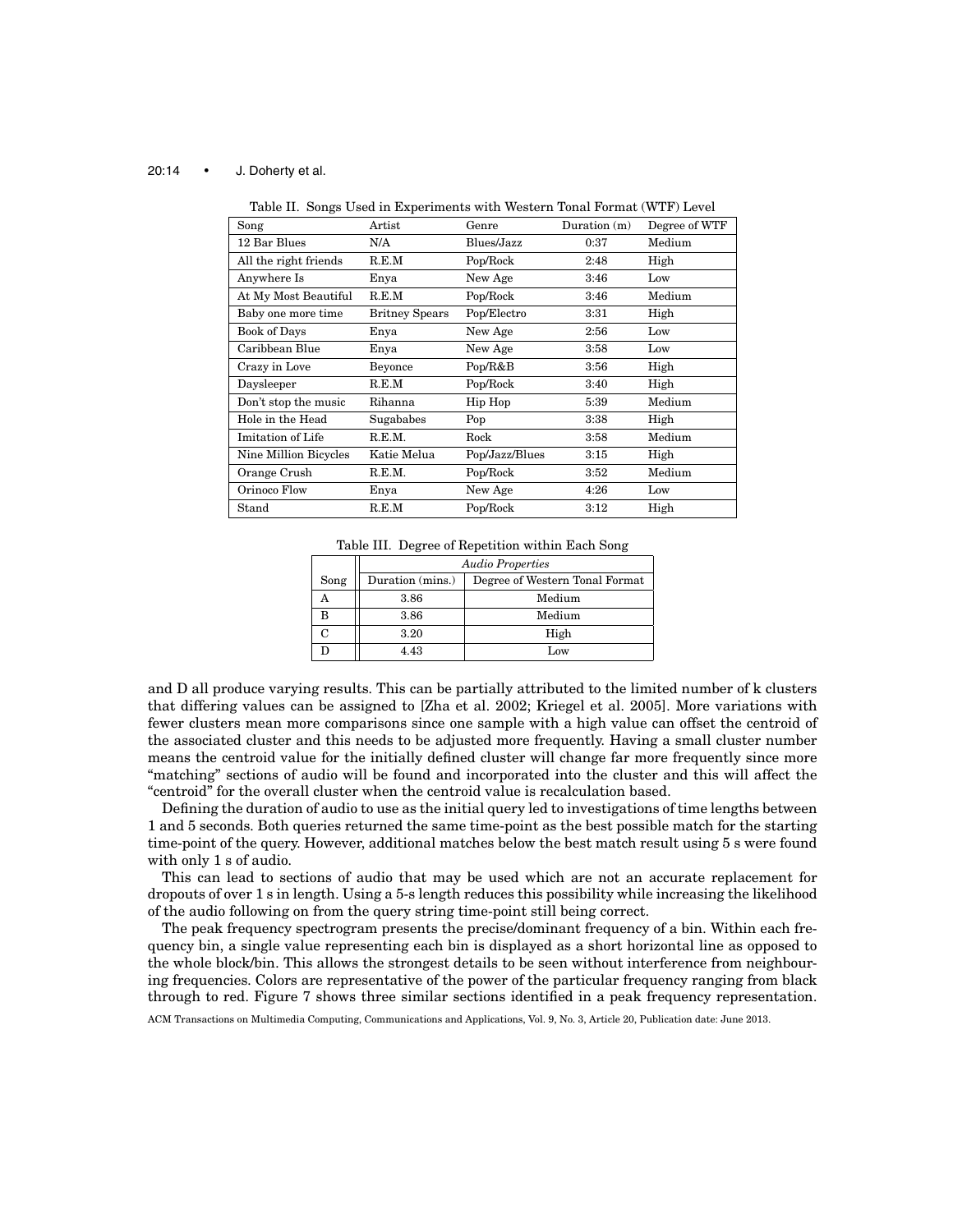



 $(c)$  best match at 2 minutes 45 seconds

Fig. 7. Peak frequency spectrum representation of three similar audio sections.

From this layout the similarities between the different sections can be seen more clearly. The most evident repetition among the range of frequencies can be seen at the lower end of the scale where strong base tones are more applicable [Olson 1967]. Base drums and male vocals can be more dominant within this range. More evident at this level is the repetition of the frequencies over the fixed temporal length of the sample. Close similarities between duration and power can be seen across graphs (a) to (c) in Figure 7. Clear signs of similarities can be seen visually when comparing the lower frequencies of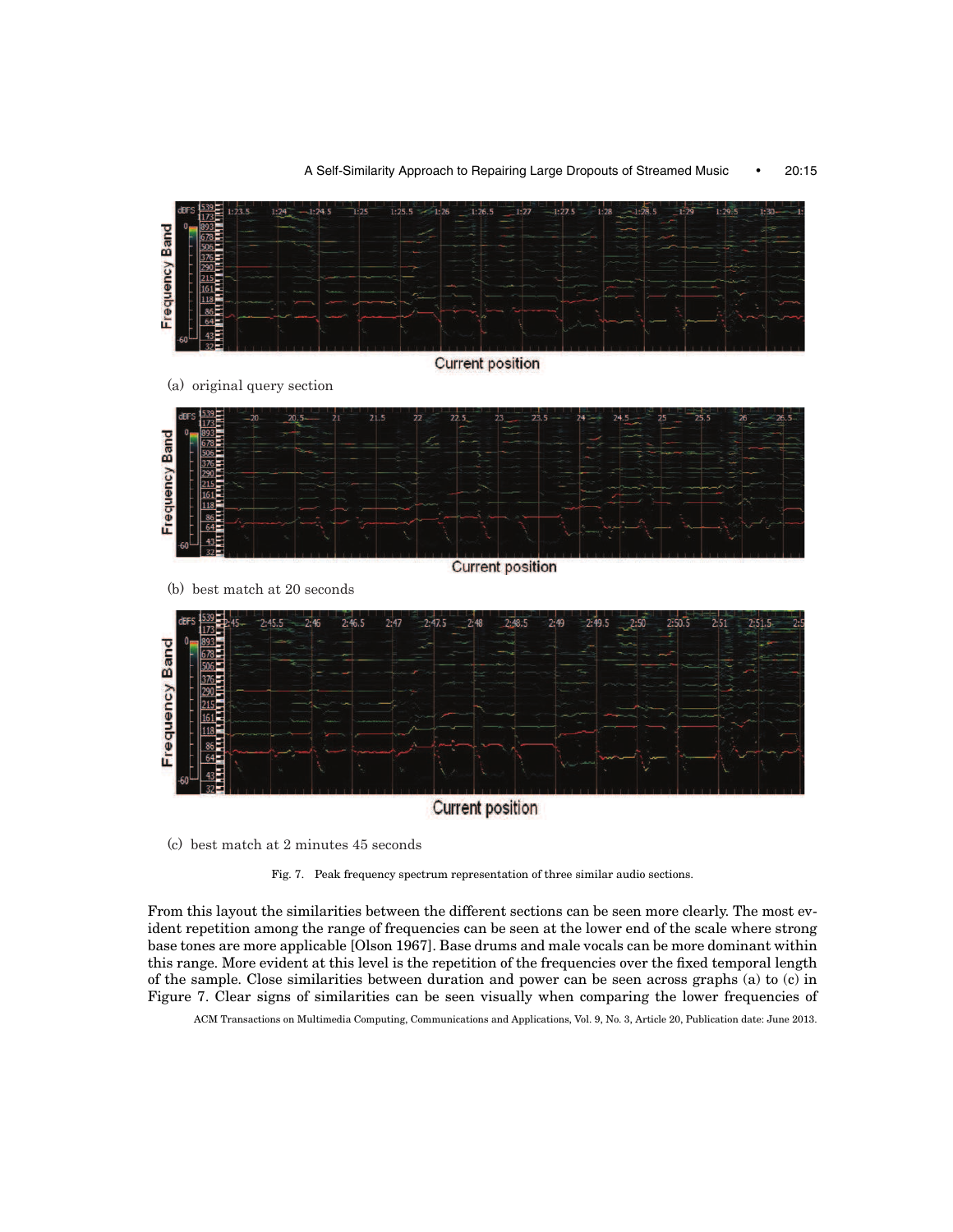## 20:16 • J. Doherty et al.

|                | Repair type                  | Details of repair                              | Duration of repair (s.) |  |
|----------------|------------------------------|------------------------------------------------|-------------------------|--|
| Song 1         | Linear interpolation         | N/A                                            | 5 s.                    |  |
| $\overline{2}$ | Down Sampling                | 8 bit mono @4000 Hz.                           | 5 s.                    |  |
| 3              | Jitter                       | 0.5 s. continuous sections repeated or moved   | 5 s.                    |  |
| 4              | 5 s. chorus repair           | Earlier chorus section with avg match 0.720    | 5 s.                    |  |
| 5              | 5 s. best match              | Best match ratio of all sections of song 0.409 | 5 s.                    |  |
| 6              | Control audio with no repair | N/A                                            | N/A                     |  |
| 7              | 10 s. repair                 | Repair a 10 s. dropout using a 5 s. match      | $10 s$ .                |  |
| 8              | Low match ratio 5 s. repair  | Use low match ratio of 0.890 as replacement    | 5 s.                    |  |

Table IV. Test Songs Using Different Approaches to Dropout Repair

Figure 7(a) with Figure 7(b) and Figure 7(c). The lower frequencies of the audio (shown primarily in red) consist of drum and bass guitar and indicate a clear similarity of strength and duration between the original query section and the closest matches found, thereby indicating repetitive sections of the music. Quantitative evaluations discussed earlier demonstrate how accurate replacements can be when comparing errors. However, not every dropout occurrence can be accurately repaired. Experiments were done to determine whether an acceptable level of repair is performed based on multiple scenarios. Sixteen subjects were invited to participate in this experiment. Over 50% of the test subjects were in the age group of 18 to 25 with over 60% being male. The subjects were asked to rate their musical knowledge on a scale one to ten in order to gain an understanding of their auditory perception skills. A keen musician would be able to discern any irregular changes in a piece of music better than a novice listener. Almost 70% considered themselves as average by scoring their abilities between 4, 5, and 6. Only two subjects (13%) considered themselves as above average with a listening skill of 7 and 9. None of the subjects considered themselves at a skill level for writing music. Using a ten-point Likert scale, test subjects were given eight audio files to listen to in succession and asked to rate the repair in a questionnaire form. Since the tests were to be the same for each listener the audio repair in each song was simulated and stored locally as a wave file. Using sample time-points that have been identified as similar within the collection of songs, specific experiments were executed at predetermined time-points. The point of failure for each song was decided by the particular test, that is, a verse failure at the beginning of the song and even the duration of the dropout. The audio files were then reconstructed based on the identified segments using a wave editor to ensure precise matching of time-points. This removed any possible ambiguity introduced by rerunning the audio broadcasts multiple times with varying network characteristics. Each song was evaluated when it had completed and before the next began. Once all songs had been played at least once a general rank for all the songs was requested from each test subject. This rank was based on an order of preference of one to eight with one being the most favored method of repair and eight the least favored.

Table IV shows the eight different songs used in the evaluation tests. All eight songs follow the Western Tonal Format (WTF) of intro/verse/- chorus/verse/chorus with an additional bridge included. The first song includes linear interpolation to bridge the missing 5-s segment. This was performed by determining the overall frequency of the audio signal at time-point x and time-point y and creating a signal to bridge the gap based on these frequencies. Song 2 includes the low-bandwidth redundancy approach where a second signal is also broadcast but at a much lower sampling rate. When a dropout occurs this lower quality audio has a higher chance of still arriving at its destination. A downsampled segment of the audio was used to replace the dropout at a sample rate that equates to just below telephone audio quality of 8 bit mono at 4000 Hz. Song 3 includes the reordered packet effect that reduces the dropout affect to appear as jitter. However, as this evaluation is performed "offline" a simulation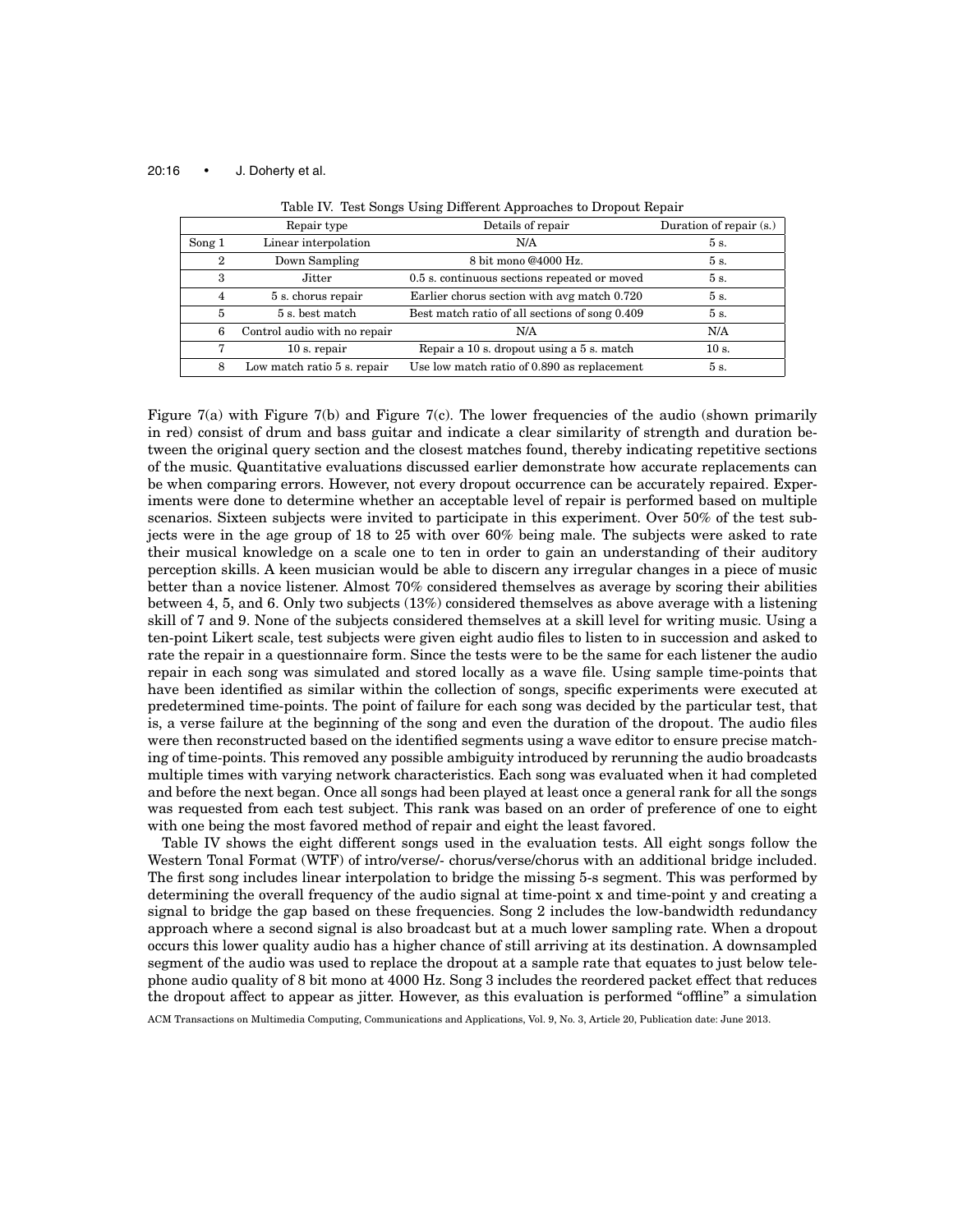

Fig. 8. User evaluation rank for each song.

was created by reordering and repeating small segments of the audio for the duration specified. Songs 4, 5, 7, and 8 were all based on SoFI's best-effort analysis and use varying levels of similar matches as identified during analysis. Although the audio was not broadcast as a live audio stream the effects of the audio replacement are the same. Performing a simulation provides the opportunity to enable subjects to evaluate the best, and worst-case scenarios that SoFI would be expected to repair. Song 6 acted as a control test to evaluate listeners, attention to the audio to ensure random marks were not supplied as a quick response to the survey. The final part of the evaluation questionnaire requested the subjects to list the order of preferred repair based on how successful it was at masking a dropout from the listener. Prior to completing this, subjects were briefed on each repair approach and allowed to listen to the specific section where the error occurred in each song over again. With more attentive perception listeners were more aware of what type of repair they were listening to and ranked each song accordingly based on a scale of 1 to 8. All subjects correctly identified the fact that song 6 had no audio changes and automatically ranked it as top with a score of 8. Figure 8 shows the final mean rank for each method of repair from all subjects. This correlates closely to the mean scores subjects provided. Figure 8 shows ranks of between 4 to 7 assigned to songs 4, 5, 7, and 8 while songs 1, 2, and 3 were ranked the lowest.

The average score for each subject is shown in Figure 9. The blue column represents the average mark across all repair methods. The orange column represents the average given for songs 1, 2, and 3 which use varying types of repair to mask a bursty network dropout. The final column for each listener represents the average score for the four different simulated attempts made by SoFI to replace varying time-points and durations of dropouts in the signal. We found that songs 1, 2, and 3 obtain a lower than average score and that the average score across all listeners is directly related to the scale of marking on a per-listener level. We also found that the average score for each listener for songs 4, 5, 7, and 8 including simulated SoFI repairs are scored significantly higher than songs 1, 2, and 3.

These results show a consensus of opinion across all subjects that, although some level of change in the audio stream is perceived, listeners indicate an increase in level of acceptance in simulated attempts at audio repair by SoFI when presented with current alternatives. The mean evaluation score for other methods of repair was 2.67 out of a possible 10. This is almost half the average for all songs where a mean of 4.55 is shown. The mean score obtained for the attempted best-effort repair under differing circumstances obtained was 7.09. This indicates a much higher level of acceptance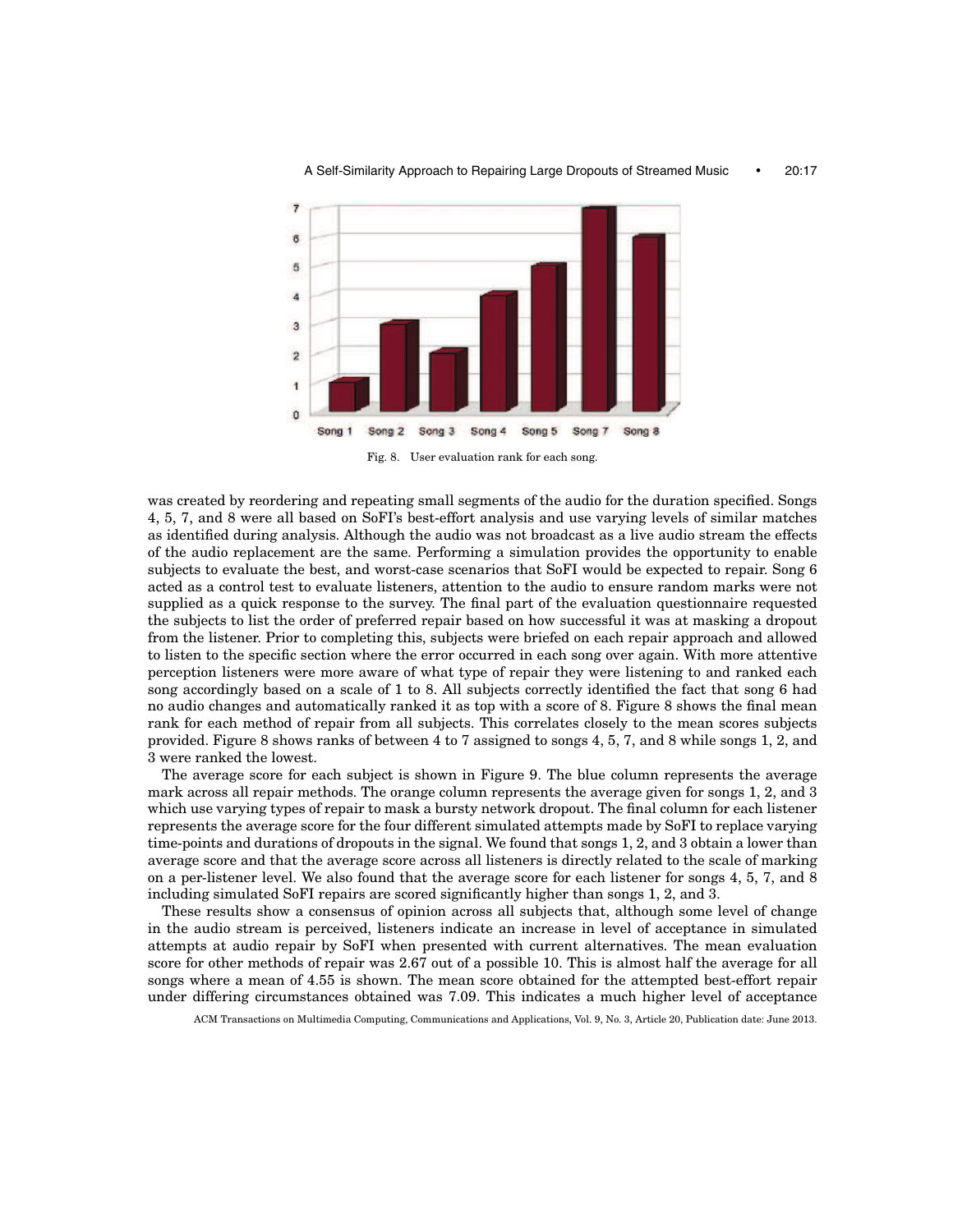



Fig. 9. Comparison of average scores for song repair types: Other approaches, SoFI repairs, and overall average shown.

overall and an almost 200% increase in level of acceptance by the subjects. Looking at the demographic data collected from questions the evaluation questionnaire, no correlation could be found between age/ gender with mean scores or the corresponding variance between different scores<sup>1</sup>.

Subjective evaluation with 16 test subjects listening to and quantifying simulated dropout scenarios allowed a comparison of SoFI's simulated performance compared to other simulated approaches together with a comparison of how successful SoFI's simulated performance was using different dropout scenarios. The subjective evaluation results showed how a greater level of acceptance of packet dropouts is perceived by subjects with an increased acceptance score of over 200% compared to the other methods.

### 6. CONCLUSION

Time-dependent streaming media such as Internet radio when combined with wireless networks have a high level of packet loss causing large bursty errors in the music stream. Recent approaches to repairing dropouts in streamed audio include linear interpolation, randomizing the packet order, or encoding additional audio at a higher compression level with the aim to improve throughput. All of these approaches aim to reduce the level of distraction of the dropout to the attention of the listener. However none utilize the natural repetition within a songs structure to replace the missing segment. This article demonstrated the combination of the MPEG-7 audio spectrum envelope feature extraction, k-means clustering, and string matching as a form of self-similarity analysis with the aim to

 $1$ We are aware of the possibility of a confounding variable in our user evaluation. However, the evaluation of the repairs presented is a subjective listening format, where acceptance of the repair is based on a psychological one as opposed to quantitative evaluation of exactly how the replacement "fits". Based on a subjective evaluation approach the need to use exactly the same song and segment for each repair would almost invalidate the assessment as any subject exposed to the same song will after the fourth or fifth repetition become more of an expert in the composition of the audio and judge repairs more and more harshly. The purpose of the evaluation is to determine an overall level of acceptance without prior knowledge of the audio, along with the principle idea that it is to merely "mask" the dropout that occurred. This could only be achieved through the use of different songs. Alongside this, we believe that the constant repetition of the same song would lead to subjects becoming "disinterested" in the evaluation tests through boredom. An alternative evaluation to subjects listening to a full song would have been to use a single 30-s sample with the 5-s repair included in the middle. However, this would not give sufficient time for a subject to gain an overall "feeling" for the song and would be less able to judge a repair based on what should be the overall knowledge of the song that the subject has gained and developed expectations of what should come next. It is also worth noting that each song used was specifically chosen as each falls neatly in the classification of Western Tonal Format and follows the verse/chorus/verse/chorus pattern thereby making the evaluation of each type of repair as fair and balanced as possible.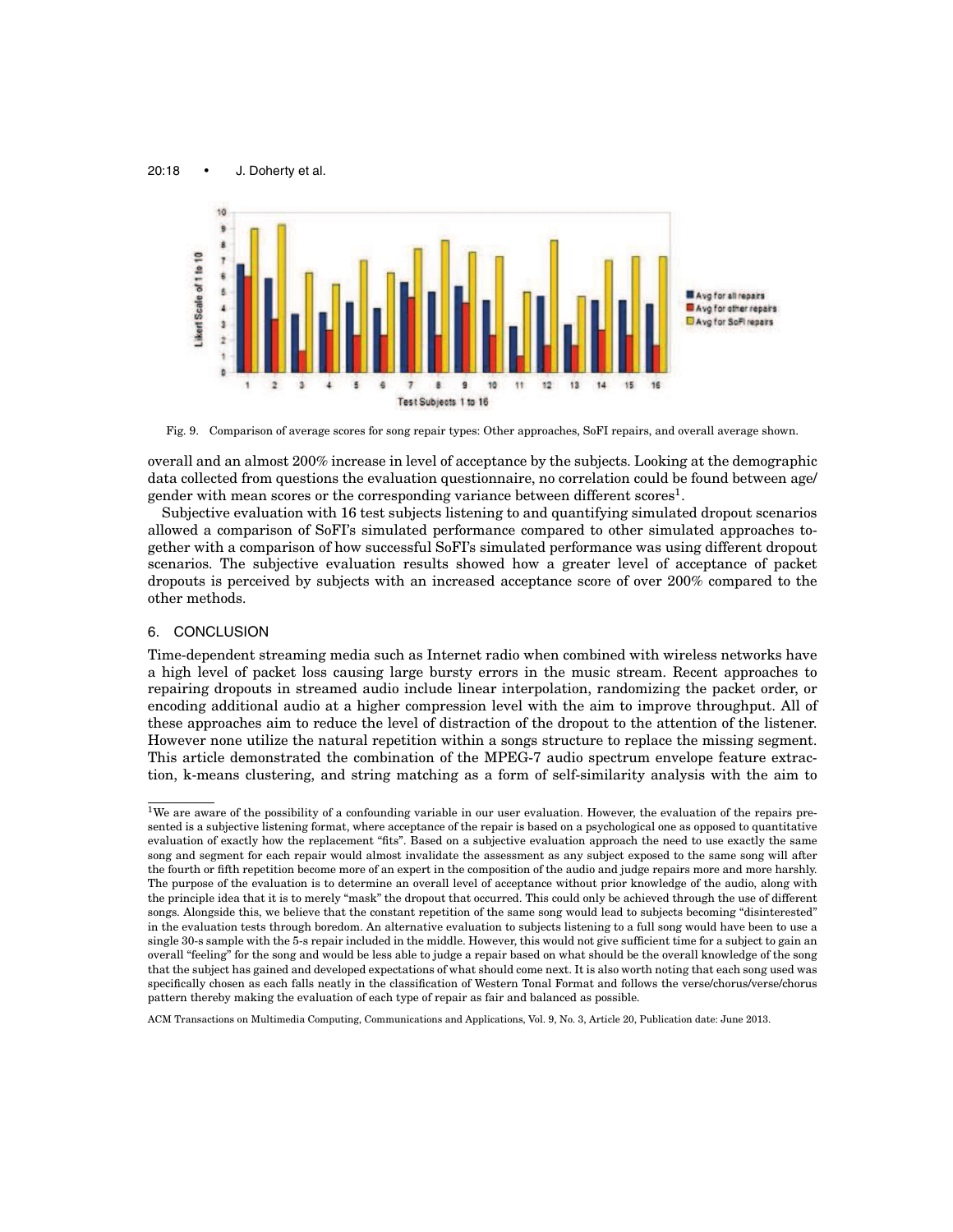repair large dropouts in the time-dependent music stream by using portions of music already received that have been identified as the most similar to the music currently being played and using this as a replacement until the media stream returns.

#### **REFERENCES**

BARTSCH, M. A. AND WAKEFIELD, G. H. 2001. To catch a chorus: Using chroma-based representations for audio thumbnailing. In *Proceedings of the IEEE Workshop on Applications of Signal Processing to Audio and Acoustics*. 15–18.

BERENZWEIG, A., LOGAN, B., ELLIS, D., AND WHITMAN, B. 2004. A large-scale evaluation of acoustic and subjective music-similarity measures. *Comput. Music J. 28*, 2, 63-76.

BRADLEY, P. AND FAYYAD, U. 1998. Refining initial points for k-means clustering. In *Proceedings of the 15th International Conference on Machine Learning*. Vol. 727. Morgan Kaufmann, 91–99.

CASEY, M. 2002. General sound classification and similarity in mpeg-7. *Organised Sound 6*, 2, 153–164.

CHAI, W. AND VERCOE, B. 2003. Structural analysis of musical signals for indexing and thumbnailing. In *Proceedings of the Joint Conference on Digital Libraries*. 27–34.

CHIARIGLIONE, L. 2010. Description of mpeg-7 audio low level descriptors. http://mpeg.chiariglione.org/technologies/mpeg-7/mp07-aud(ll)/index.htm

CHINRUNGRUEN, C. AND SEQUIN, C. 1995. Optimal adaptive k-means algorithm with dynamic adjustment of learning rate. *IEEE Trans. Neural Netw. 6*, 1, 157–169.

CRYSANDT, H. 2004. Music identification with mpeg-7. *Proc. SPIE 5307*, 117–124.

DANNENBERG, R. B. AND HU, N. 2003. Pattern discovery techniques for music audio. *J. New Music Res. 32*, 2, 153–163.

- DOWNIE, J. S. 2004. The scientific evaluation of music information retrieval systems: Foundations and future. *Comput. Music J. 28*, 2, 12–23.
- DORAISAMY, S. AND RUGER, S. 2004. A polyphonic music retrieval system using n-grams. In *Proceedings of the International Conference on Music Information Retrieval*. 204–209.
- ESSID, S., RICHARD, G., AND DAVID, B. 2004. Efficient musical instrument recognition on solo performance music using basic features. In *Proceedings of the 25th International Conference of the Audio Engineering Society.*
- FOOTE, J. T. AND COOPER, M. L. 2003. Media segmentation using self-similarity decomposition. *Proc. SPIE 5021*, 167–175.
- GOMEZ, E., KLAPURI, A., AND MEUDIC, B. 2003. Melody description and extraction in the context of music content processing. *J. New Music Res. 32*, 1, 23–40.
- ICES2. 2008. Ices2. http://www.icecast.org/ices.php.
- ICECAST. 2008. Icecast. http://www.icecast.org.
- JACKENDOFF, R. 1987. *Consciousness and the Computational Mind*. MIT Press Cambridge, MA.

JACKSON, I. 2008. Song forms and terms: A quick study. http://www.irenejackson.com/form.html.

- KAMATA, M. AND FURUKAWA, K. 2007. Three types of viewers' favorite music videos. In *Proceedings of the International Conference on Advances in Computer Entertainment Technology*. 196–199.
- KIM, H, G., MOREAU, N., AND SIKORA, T. 2004. Audio classification based on mpeg-7 spectral basis representations. *IEEE Trans. Circ. Syst. Video Technol. 14*, 5, 716–725.
- KRIEGEL, H. P., KUNATH, P., PFEIFIE, M., AND RENZ, M. 2005. Distributed high-dimensional data. In *Proceedings of the 9th Pacific-Asia Conference on Advances in Knowledge Discovery and Data Mining (PAKDD'05).* Springer.
- LEMAN, M., CLARISSE, L., DE BAETS, B., DE MEYER, H., LESAFFRE, M., MARTENS, G., MARTENS, J. P., AND VAN STEELANT, D. 2002. Tendencies, perspectives, and opportunities of musical audio-mining. *Forum Acusticum Sevilla 33*, 3–4, 1–6.
- LUKASIAK, J., STIRLING, D., HARDERS, N., AND PERROW, S. 2003. Performance of mpeg-7 low level audio descriptors with compressed data. In *Proceedings of the International Conference on Multimedia and Expo (ICME'03).* Vol. 3. 273–276.
- MARTINEZ, J. M., KOENEN, R., AND PEREIRA, F. 2002. MPEG-7: The generic multimedia content description standard, part 1. *IEEE Multimedia 9*, 2, 78–87.
- MEREDITH, D., WIGGINS, G. A., AND LEMSTROM, K. 2001. Pattern induction and matching in polyphonic music and other multidimensional datasets. In *Proceedings of the 5th World Multiconference on Systemics, Cybernetics and Informatics (SCI'01).* 22–25.
- MPEG-7. 2008. MPEG 7 library: A complete api to manipulate mpeg 7 documents. Joanneum Research. http://iiss039. joanneum.at/cms/index.php?id=84.

NAFAA, A., TALEB, T., AND MURPHY, L. 2008. Forward error correction strategies for media streaming over wireless networks. *IEEE Comm. Mag. 46*, 1, 72–79.